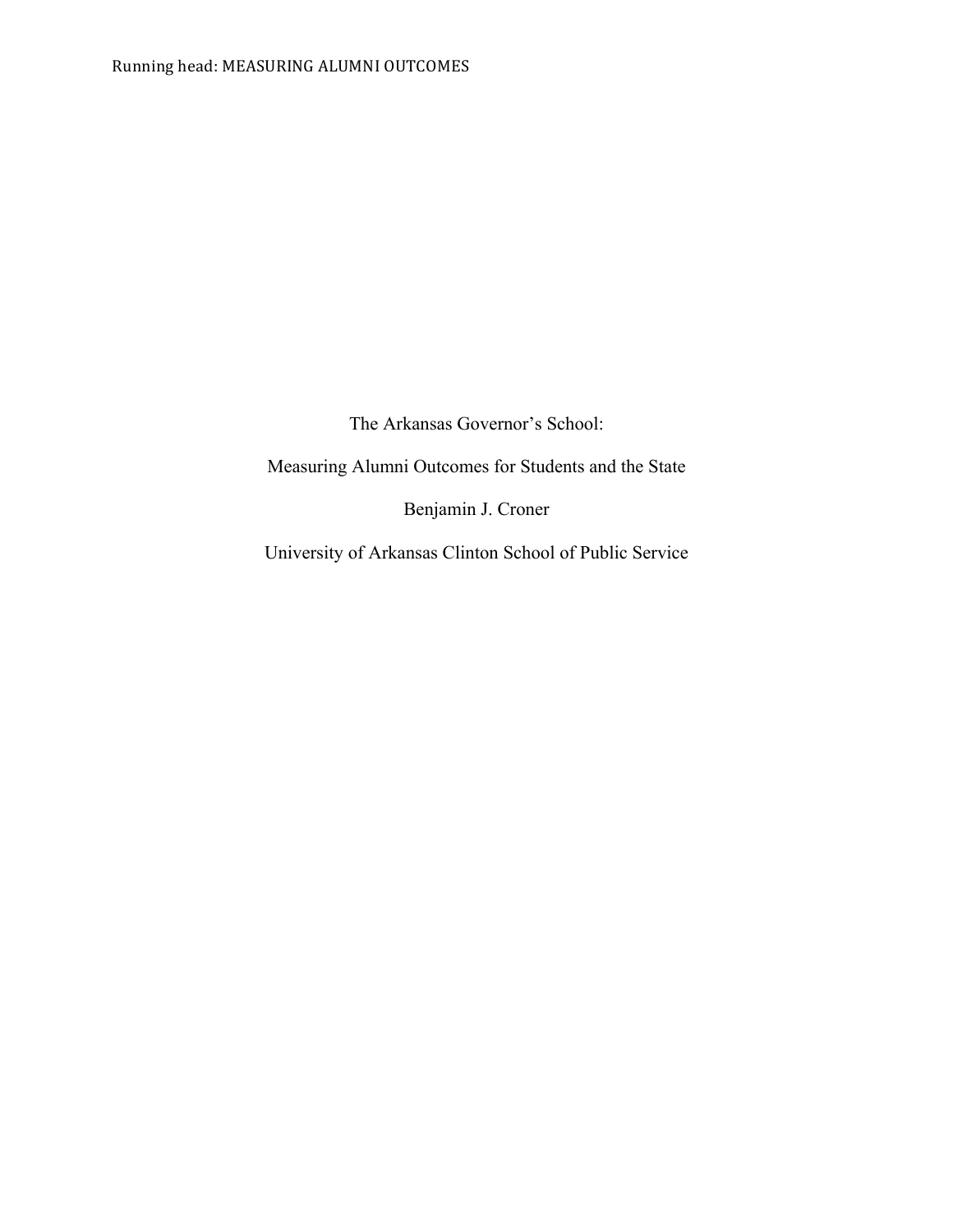# **Key Facts/Findings**

Two surveys were distributed in the fall of 2014 to alumni of the Arkansas Governor's School. The results below correspond with the Alumni Achievement Survey for which there were 1,114 total respondents. Every year from 1980-2013 was represented. Respondents were divided up into four groups according to alumni year.

| Group          | <b>Alumni Year</b> | Count $% of total$ * |
|----------------|--------------------|----------------------|
| <b>Group 1</b> | 1980-1989          | 161 $(14.5\%)$       |
| Group 2        | 1990-1999          | $263(23.6\%)$        |
| Group 3        | 2000-2009          | 386 (34.6%)          |
| Group 4        | 2010-2013          | 300 $(26.9\%)$       |

\*Note: Four alumni could not recall the year they attended.

- ! More than **one in three** respondents attended high school in Pulaski County.
- ! About **one in ten** respondents attended Little Rock Central High School.

## **Location at time of survey**



- ! **71.2%** of respondents had pursued some or all of their education in Arkansas post-high school.
- ! **81.4%** respondents thought AGS was either very important or essential in preparing them for higher learning.
- ! **98.7**% of respondents believed AGS to be a good use of state funds based on their experiences with the program.

# **Impact of AGS**

"AGS opened my eyes to the wider world, the world beyond Arkansas. At the same time, it created a connection to my community here in Arkansas that helped me stay involved locally."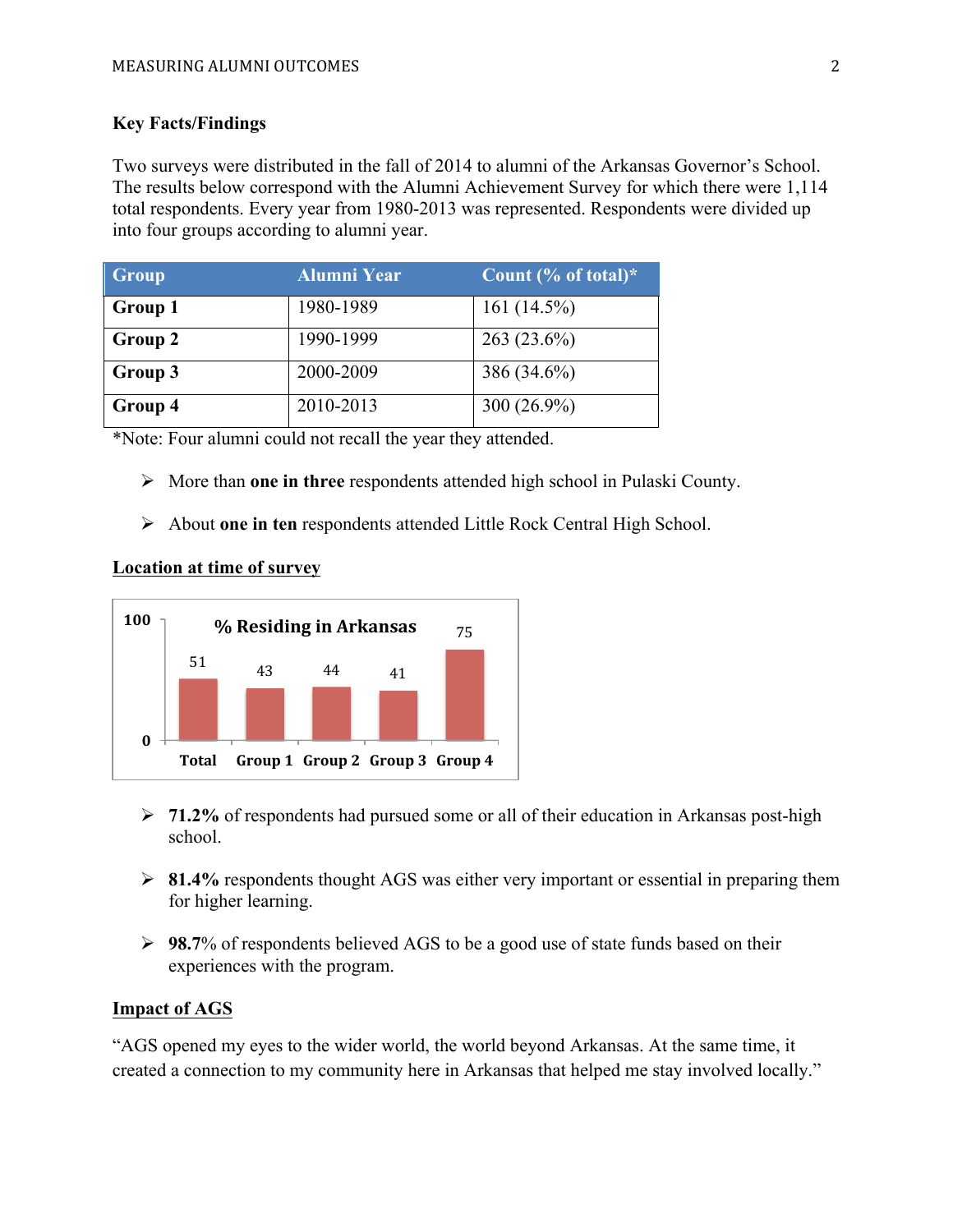# **TABLE OF CONTENTS**

| <b>Introduction</b> |  |
|---------------------|--|
|                     |  |
|                     |  |
|                     |  |
|                     |  |
|                     |  |
|                     |  |
|                     |  |
|                     |  |
|                     |  |
|                     |  |
|                     |  |
|                     |  |
|                     |  |
|                     |  |
|                     |  |
|                     |  |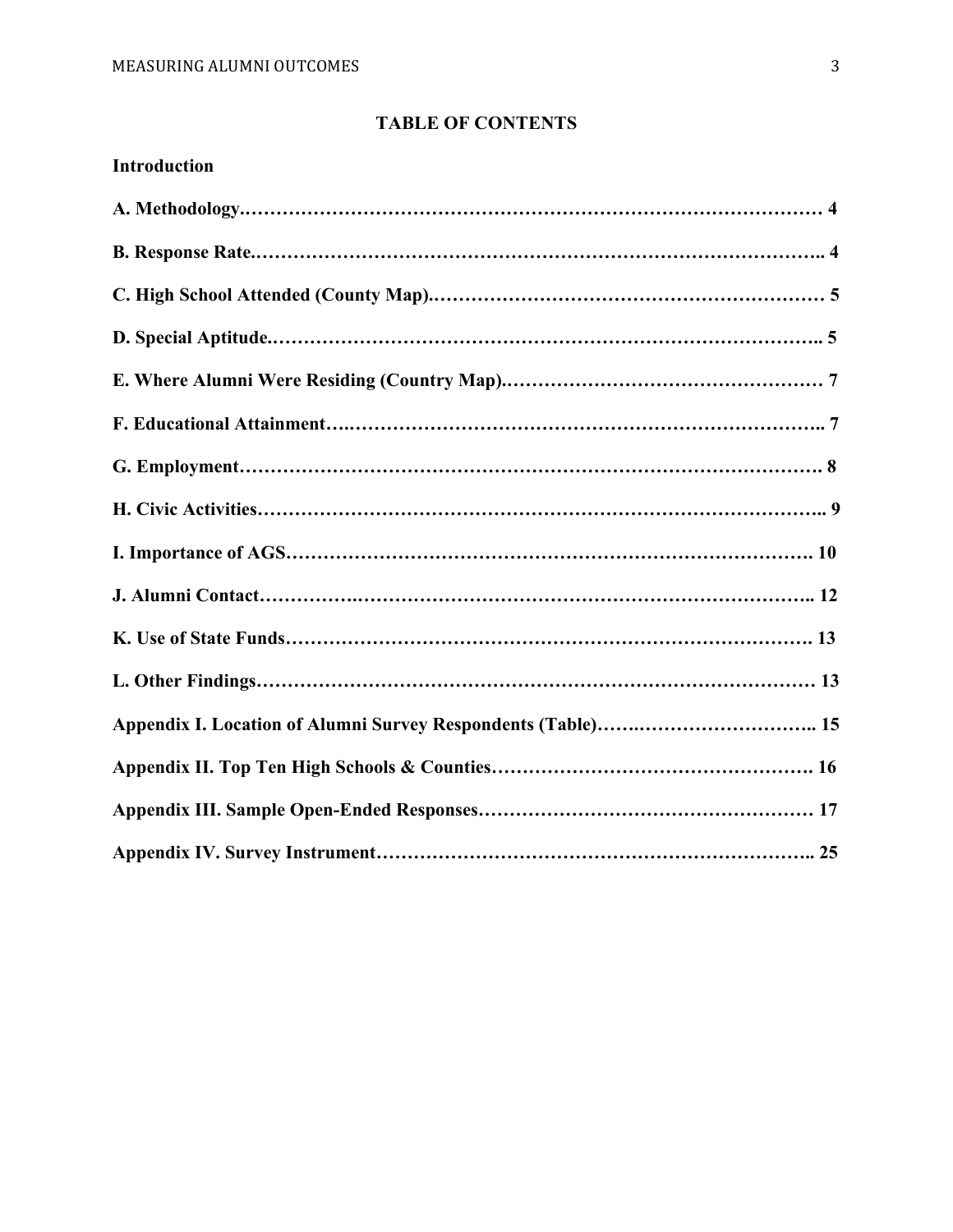#### **Introduction**

This study was undertaken as my Capstone project at the University of Arkansas Clinton School of Public Service (UACS) in fulfillment of my Masters in Public Service degree. It was done on behalf of the Arkansas Governor's School (AGS) at the request of the Director, Lyle Rupert. The purpose of the project was two-fold: 1.) To update alumni contact information for the school and 2.) To demonstrate the impact the program has had on the state and in the lives of AGS alumni. The preliminary findings from the study are contained in this report (as of May 2015).

#### **A. Methodology**

The project relied on two questionnaires to gather information from alumni. Both surveys were distributed during the fall of 2014. The first, the Alumni Update survey, requested current contact information that included email, phone, and address. The second, the Alumni Achievement survey, used an outcomes-based approach to gather information related to alumni education and employment, civic activities, perceptions of the program, social networks, and more. Other information such as the respondent's year in the program, special aptitude while at AGS, and high school attended was also collected.

#### **B. Response Rate**

Surveys were distributed online via the AGS SurveyMonkey account to every working email on file. Additionally, surveys were sent to alumni who requested them in response to a news release about the project. The Alumni Update survey was sent to approximately 3,585 unique alumni emails. There were a total of 1,446 surveys completed, which amounted to a 40.3% response rate. The Alumni Achievement survey was sent to approximately 3,635 unique alumni emails. There were a total of 1,114 surveys completed, which amounted to a 30.6% response rate.

In order to draw comparisons between more recent alumni and earlier alumni, some of the results from the Alumni Achievement survey have been divided up by year attended. Group 1 refers to alumni from the first ten years of the program, followed by Group 2 and Group 3. Group 4 captures college-age alumni over a four-year period. It is important to keep in mind that from 2010-2012 the AGS was reduced from six weeks down to four. Every year of the program from 1980-2013 was represented.

| Group          | <b>Alumni Year</b> | Count $% of total$ * |
|----------------|--------------------|----------------------|
| <b>Group 1</b> | 1980-1989          | 161 $(14.5\%)$       |
| Group 2        | 1990-1999          | $263(23.6\%)$        |
| Group 3        | 2000-2009          | 386 (34.6%)          |
| Group 4        | 2010-2013          | 300 $(26.9\%)$       |

\*Note: Four alumni were unable to recall the year they attended.

More than 13,000 Arkansas students have participated in the AGS since 1980. The results do not reflect all AGS alumni, but instead offer a snapshot of certain alumni at a moment in time.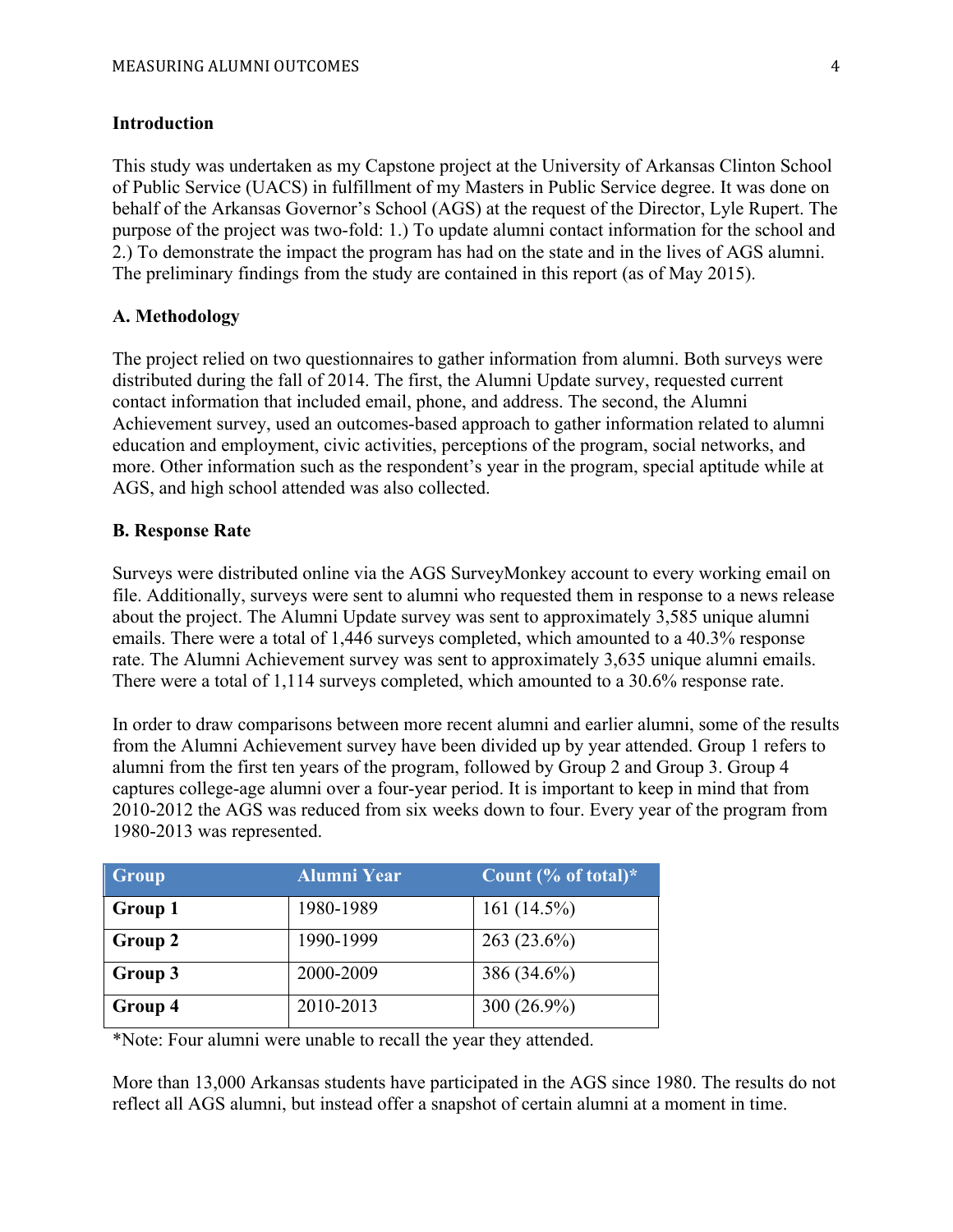# **C. High School Attended (County Map)**

Respondents were asked to identify the high school they had attended and the county in which it was located. The results showed that Little Rock Central High School had the most survey respondents of any school and that a little more than a third of all respondents went to high school in Pulaski County (See Appendix II). None of the respondents attended high school in eight of the counties.





## **D. Special Aptitude**

Since the first year of the program, AGS students have been admitted into an academic or artistic discipline, otherwise known as their "Area I" or special aptitude. Academic disciplines include social science, natural science, mathematics, and English/language arts. Artistic disciplines include choral music, instrumental music, visual arts, and drama. The chart below displays the distribution of special aptitudes for total respondents.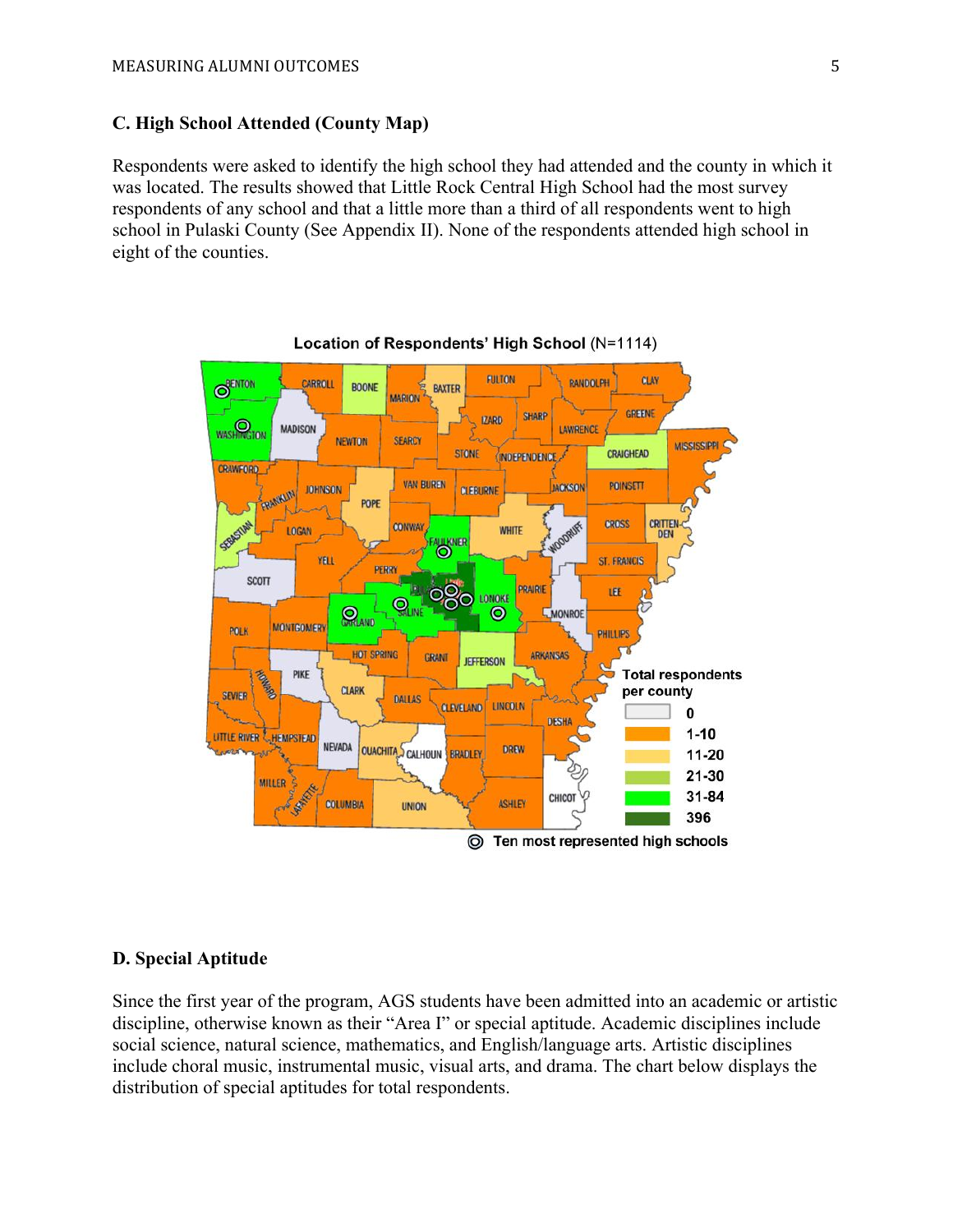

#### **Differences Across Groups**

By analyzing results by group, and combining special aptitudes by academic or artistic discipline, differences over time can be seen. When comparing Group 1 and Group 2 with Group 3 and Group 4, there is about a ten-point drop in respondents who studied artistic pursuits at AGS. Put another way, the number of respondents studying the arts at AGS decreased from about 1 in 3 to 1 in 4 between the earlier and latter groups. This corresponds with an increase in the proportions of respondents whom were admitted into academic disciplines in later years of the program.



\*Note: Nine alumni could not recall their special aptitude.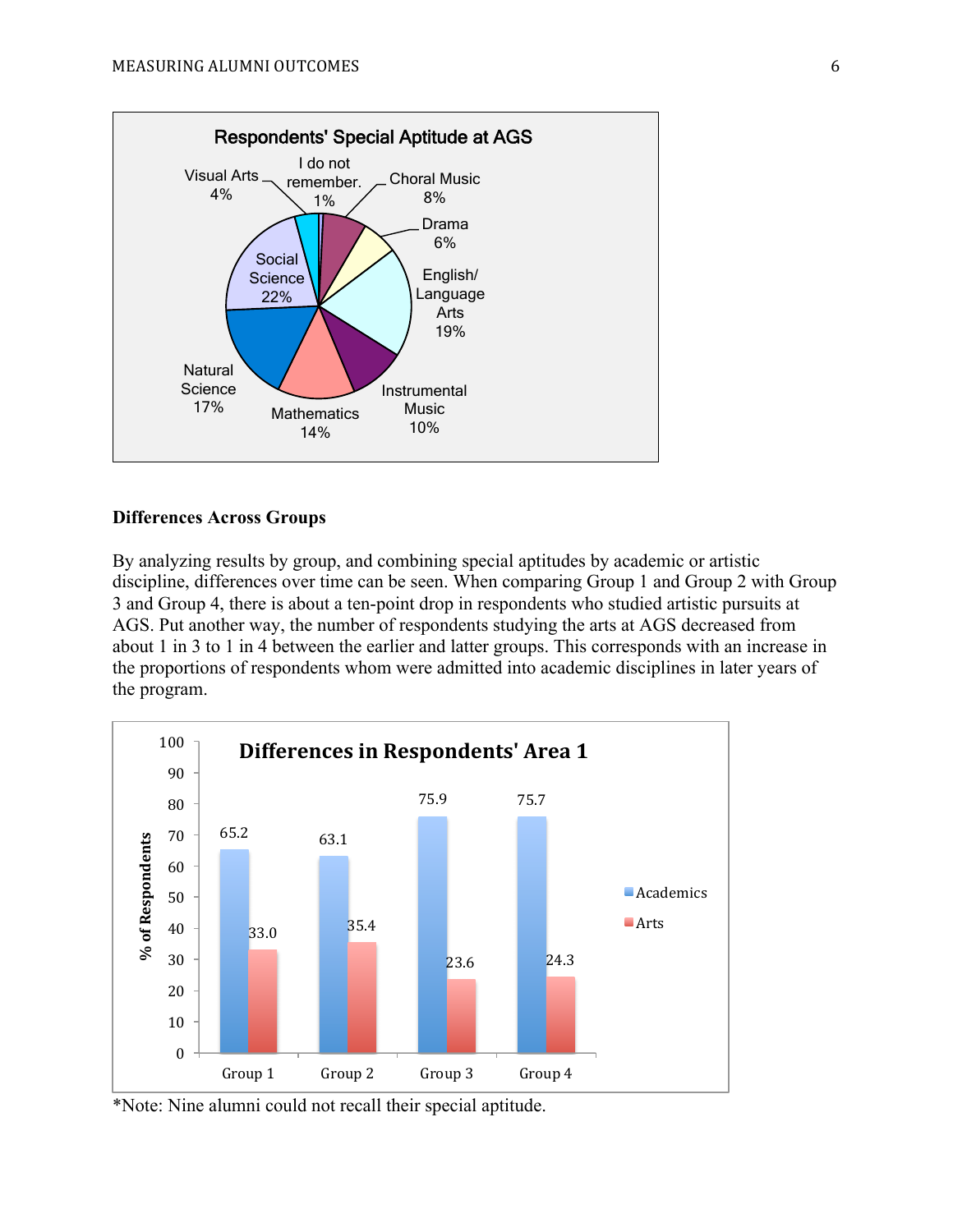#### **E. Where Alumni Were Residing (Country Map)**

A slight majority (567) of total respondents was residing in Arkansas at the time of the survey (See Appendix I). Group 4 had the highest percentage of respondents residing in Arkansas with 74.7%. However, there was not much difference among the other three groups. The percentages of respondents residing in Arkansas tended to level off in the low-mid forties range after an initial out-migration following the time when many alumni would have finished college.



#### **F. Educational Attainment**

The chart below shows a distribution of the highest degree obtained by respondents at the time of the survey. At the end of the survey, many of the respondents commented that they would have liked more education related questions such as current enrollment status, what degrees they were planning to pursue, what they studied/majored in for college, academic fellowships, etc.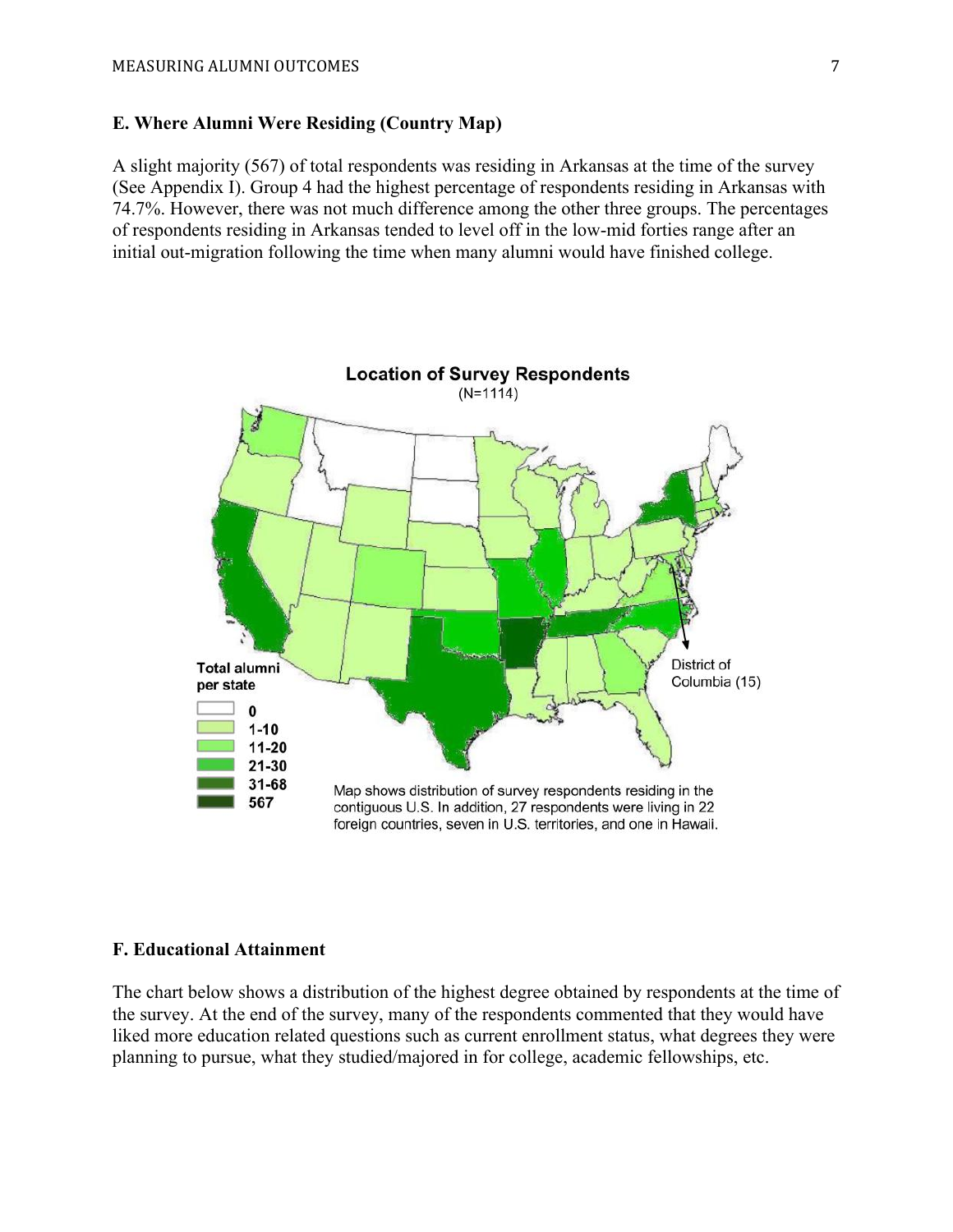

## **Location of Educational Pursuits**

At the time of the survey, a majority of total respondents had spent at least part of their post-high school education in Arkansas.



#### **G. Employment**

Alumni were working in a variety of fields at the time of the survey. As shown in the chart below, more respondents were working in the for-profit sector than any other area of employment, followed by government or other public institution/agency, then non-profits, and self-employed.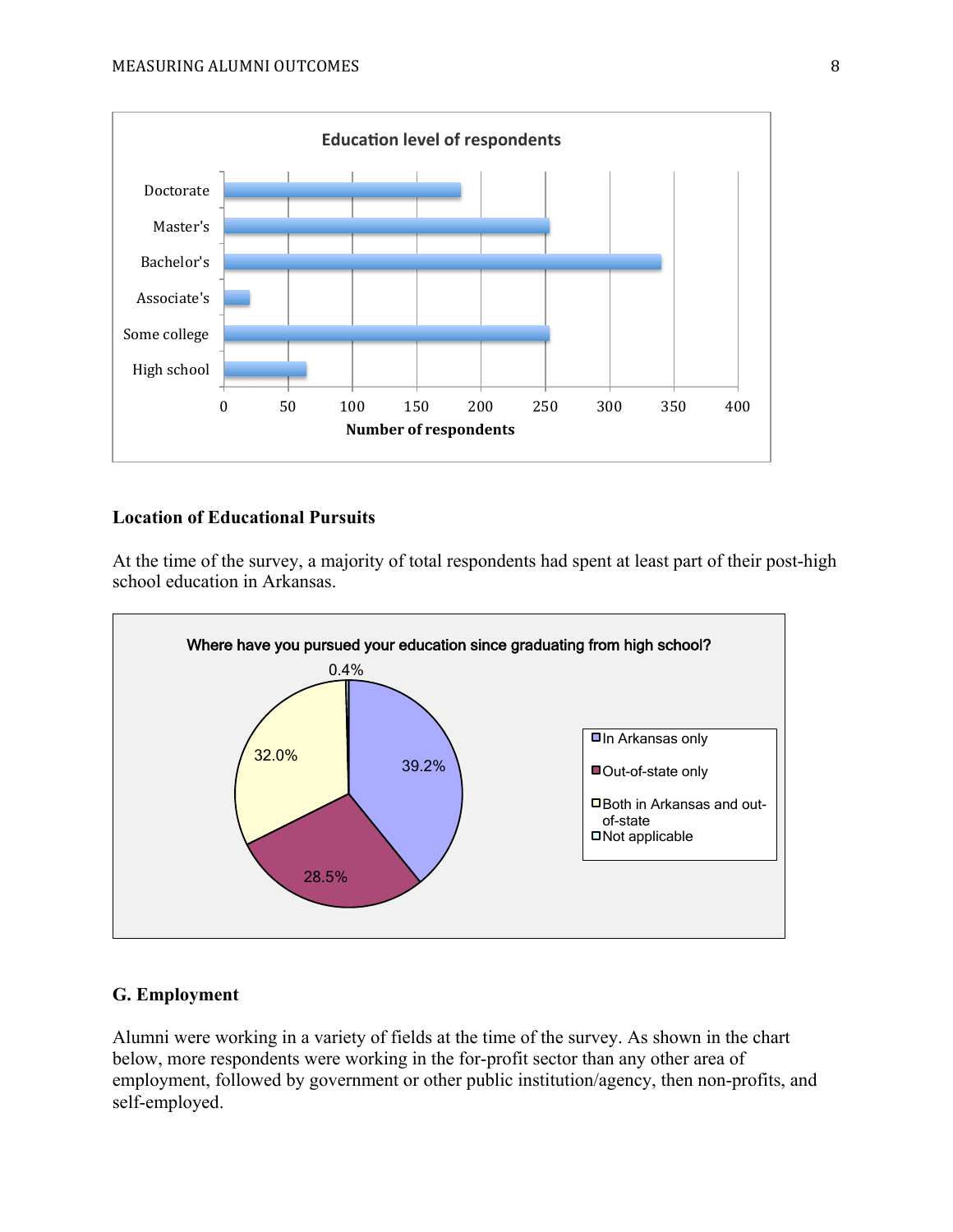

Some of the respondents found the employment section limiting since it only asked about current employment. At the end of the survey, several respondents suggested asking questions about previous work they had done and other professional accomplishments.

## **H. Civic Activities**

Alumni were asked to indicate which civic related activities they had done since their time at AGS. The results correspond to the respondents whom selected at least one activity from the list below. Only about half of total survey respondents were presented with the question.

| Since your time at AGS, have you done any of these activities? (N=439)    |                            |  |  |  |
|---------------------------------------------------------------------------|----------------------------|--|--|--|
| <b>Answer Options</b>                                                     | Response<br><b>Percent</b> |  |  |  |
| Served on a committee for a local club, organization, or place of worship | 89.5%                      |  |  |  |
| Served on a local government board or commission                          | 7.5%                       |  |  |  |
| Run for political office                                                  | 2.3%                       |  |  |  |
| Worked on a political campaign (candidate or cause)                       | 23.7%                      |  |  |  |
| Been a board member for a non-profit organization (local or national)     | 28.7%                      |  |  |  |
| Worked for a national service organization (e.g., Americorps, NCCC, etc.) | 7.7%                       |  |  |  |
| Served in the military or protective services (local, state, or national) | 4.8%                       |  |  |  |

In addition to the choices provided, alumni were invited to share other forms of community involvement. Respondents reported being civically engaged in a number of different ways – as volunteers, advocates, and policymakers. They were involved with political issues and candidates, arts programming, education and health initiatives, and various other community needs. A list of sample responses can be found in Appendix III.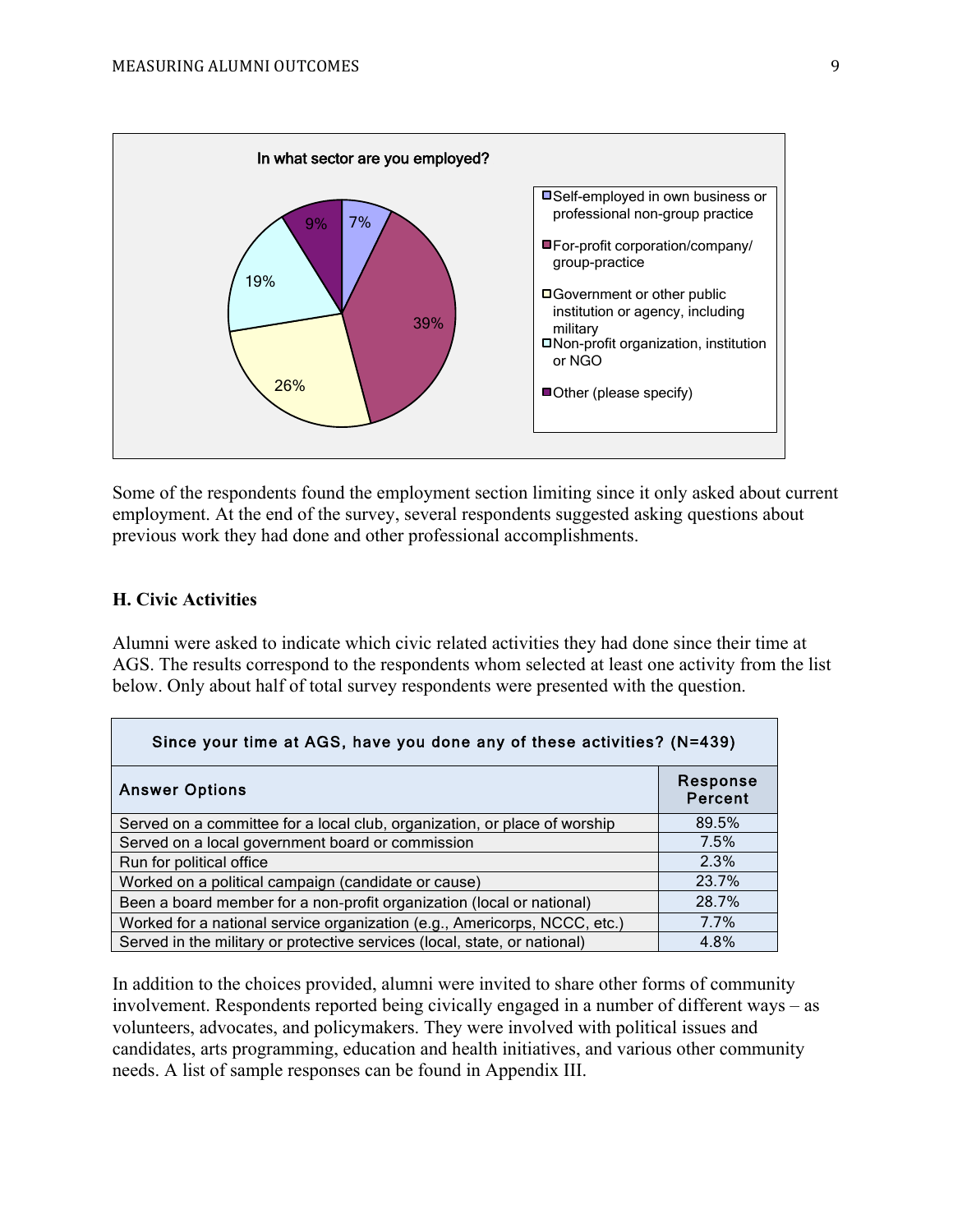## **I. Importance of AGS**

Alumni were asked to rate the importance of AGS in various aspects of their lives. The answer options used a four-point scale from (1) *Not important* to (4) *Essential*. A majority of respondents believed AGS was either very important or essential to their lives in three of the four categories.

| How important has AGS been in the following aspects of your life? |                   |                           |                              |               |  |
|-------------------------------------------------------------------|-------------------|---------------------------|------------------------------|---------------|--|
| <b>Answer Options</b>                                             | Not important (1) | Somewhat<br>important (2) | <b>Very</b><br>important (3) | Essential (4) |  |
| Preparation for higher learning<br>$(N=1112)$                     | 1.2%              | 17.4%                     | 44.2%                        | 37.1%         |  |
| Career development (N=1110)                                       | 11.3%             | 36.4%                     | 33.9%                        | 16.3%         |  |
| Networking and relationship<br>building $(N=1113)$                | 6.9%              | 24.4%                     | 36.7%                        | 31.3%         |  |
| Service to community (N=1111)                                     | 16.4%             | 35.7%                     | 29.0%                        | 15.5%         |  |

Preparation for higher learning was the highest rated category, followed by networking and relationship building, career development, and service to community. While service to community received the lowest average rating overall, one respondent cautioned that the findings might be misleading. At the end of the survey, s/he observed,

As a part of the School of Public Service, I understand that the research is looking for a connection between AGS and public service, but it isn't an easy connection to make. Your results may show "service to community" as not important - when it may just be a first reaction to a bulleted question.

Still, many respondents thought AGS had played an important role in this regard.

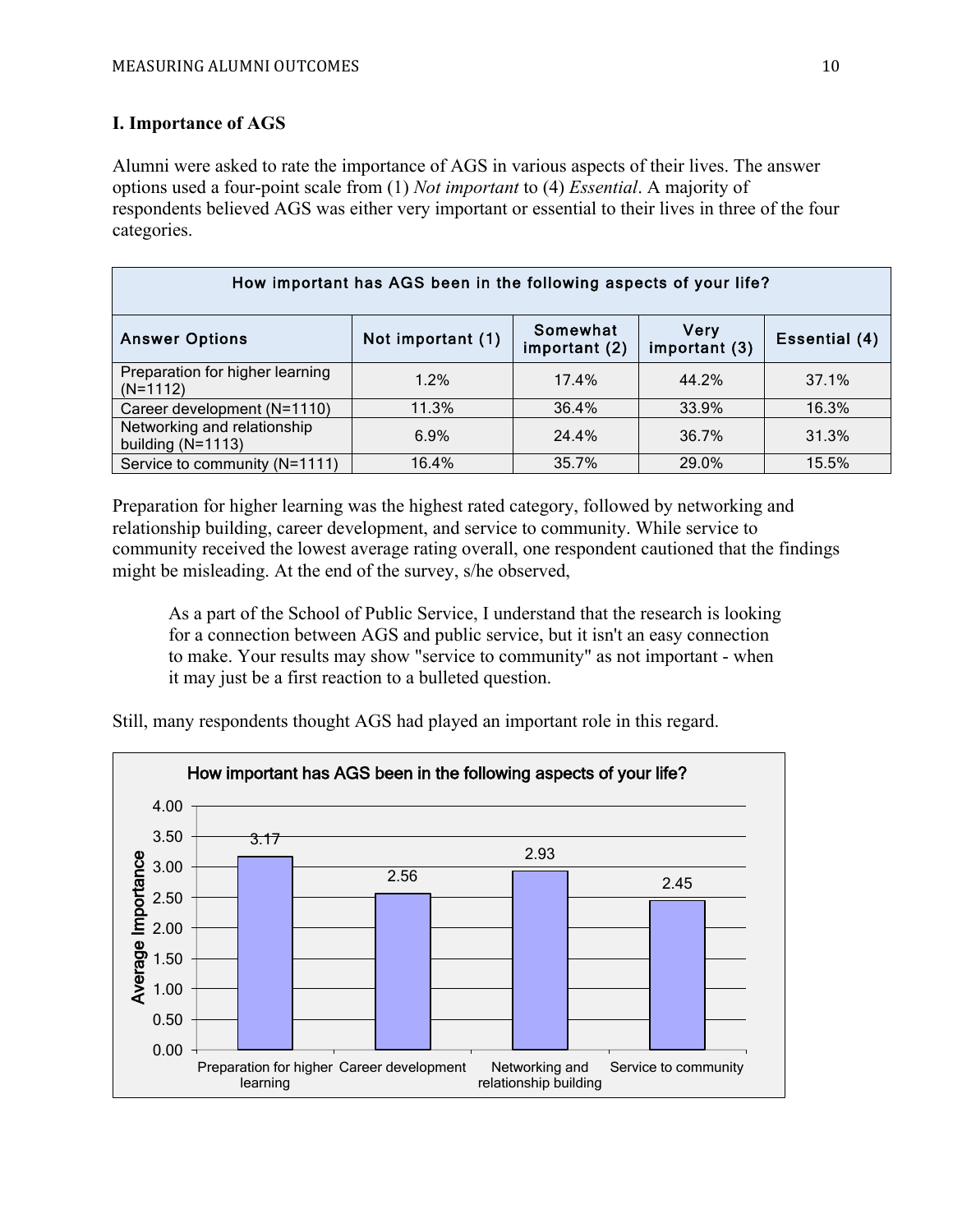#### **Impact of AGS**

It was evident from the open-ended responses that many alumni viewed the personal growth they experienced during AGS the most important part of the program (see Appendix III). As one respondent wrote,

AGS was about more than networking and career development. It was about giving high school students, many of whom lived in small towns, new ways to think and new cultural experiences. It encouraged unencumbered creativity, and gave students plenty of space to meet, share, think, and just be. In this way, it offered some of the most valuable skills one can acquire, and in a way that is almost impossible in the day to day world of high school, college, and one's professional life. (Group 2)

The effects of being part of a diverse and supportive environment while at AGS seemed to be even more pronounced for respondents hailing from small towns and high schools in the state. One respondent confided, "AGS was eye opening for me. I was a small town kid and really not sure that I belonged. The confidence I gained from interacting with my AGS classmates was invaluable in college and in my professional life (Group 1)." A second respondent remarked,

I came to AGS from a very small high school in rural Arkansas, and AGS was my first experience being around students from larger high schools. I was no longer a big fish in a small pond, and that experience really helped prepare me for college and, later, law school. I was challenged to do more intellectually, and I was introduced to diversity of people in a way I had not been before. (Group 2)

Several respondents commented on how the exposure they had to a diverse setting at AGS, as articulated above, led to increased learning, improved social skills, greater self-confidence, and intellectual stimulation.

Another theme to come out of this section had to do with respondents' relationship to Arkansas. Several respondents commented on how the program opened them up to new possibilities in life, including those that existed outside the state. One respondent reflected,

AGS opened up an entire world for me: the world of intellectual debate and critical thinking--the world of ideas. It showed me that talking, reading, and writing were all vital pursuits, and that there was an entire community of people (in Arkansas and around the world) who felt the same way. I cannot imagine having had the kind of career--and life--I have had without the AGS experience. (Group 1)

However, some respondents felt more connected to Arkansas and had a greater appreciation for the needs of the state after having been through the program. One respondent explained,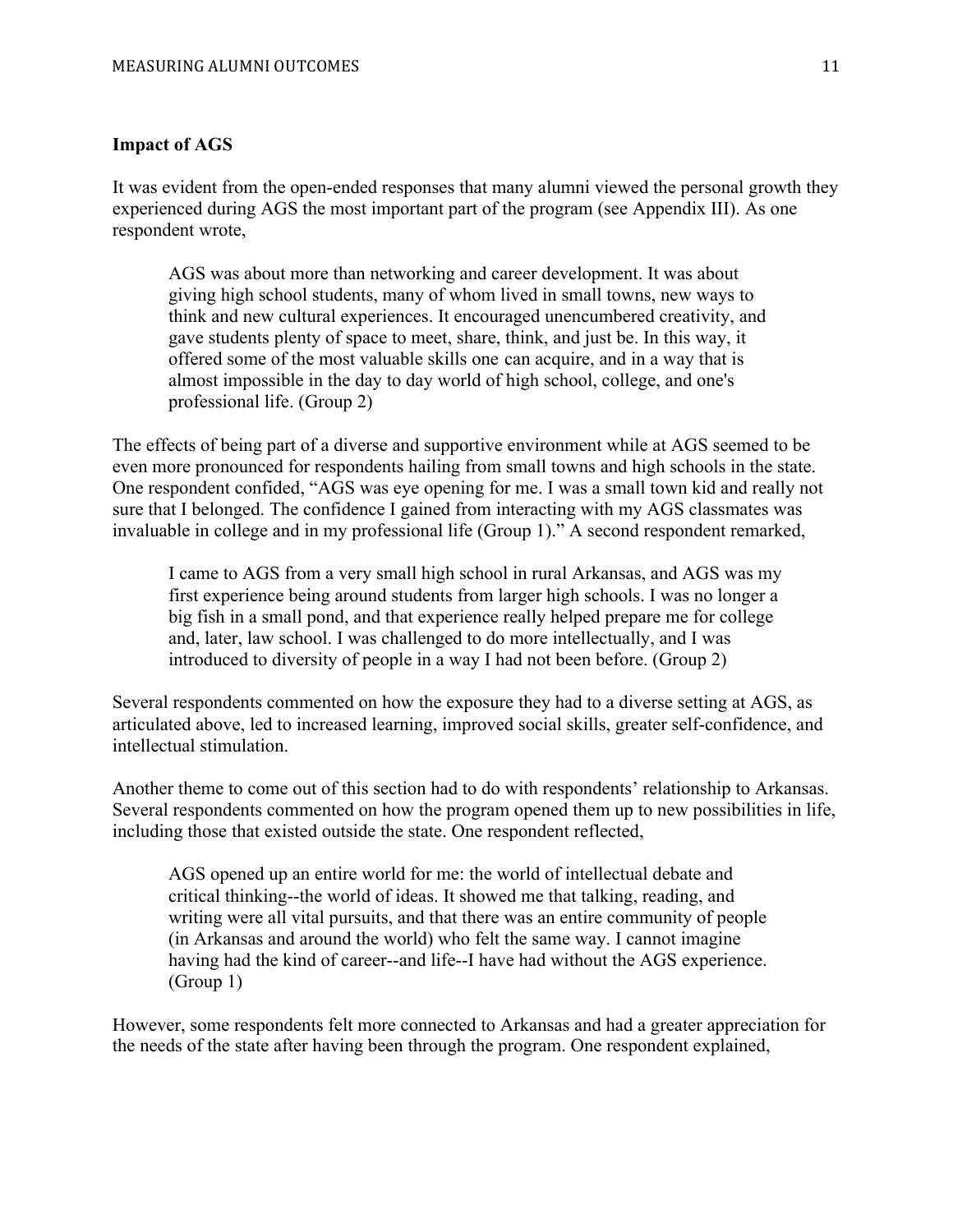Before attending AGS, my dreams had been distant in a very literal geographic sense-- I wanted out of Arkansas as quickly as possible. AGS changed that-- the program taught me to be proud of my state and its citizens at a very pivotal time in my life. (Group 3)

In these ways, AGS appeared to serve a dual-purpose by expanding horizons, while instilling a fondness for the state in some of the respondents. See Appendix III for a list of sample responses.

# **J. Alumni Contact**

Alumni were asked how often they were in touch with their AGS classmates. Group 4 had the highest percentage of respondents in frequent contact with other AGS alumni. However, Group 3 had the highest percentage of respondents in touch overall (frequently and occasionally). The earliest group, Group 1, had more respondents in frequent contact than "not at all."



# **Exemplary quotes**

"I very much enjoyed not only the classes and learning experience but also the social aspects of the program. I made life-long friends at AGS and learned personal and social skills that have set me up for success throughout life and my career." (Group 1)

"The socialization aspect of AGS was an incredible experience - creating lifelong bonds with persons that brought immense pleasure and meaning to my life." (Group 1)

"It connected me with the future leaders and ambassadors of our state. It helped assure the public education system in Arkansas did all it could to set me up for future success in Arkansas and beyond." (Group 2)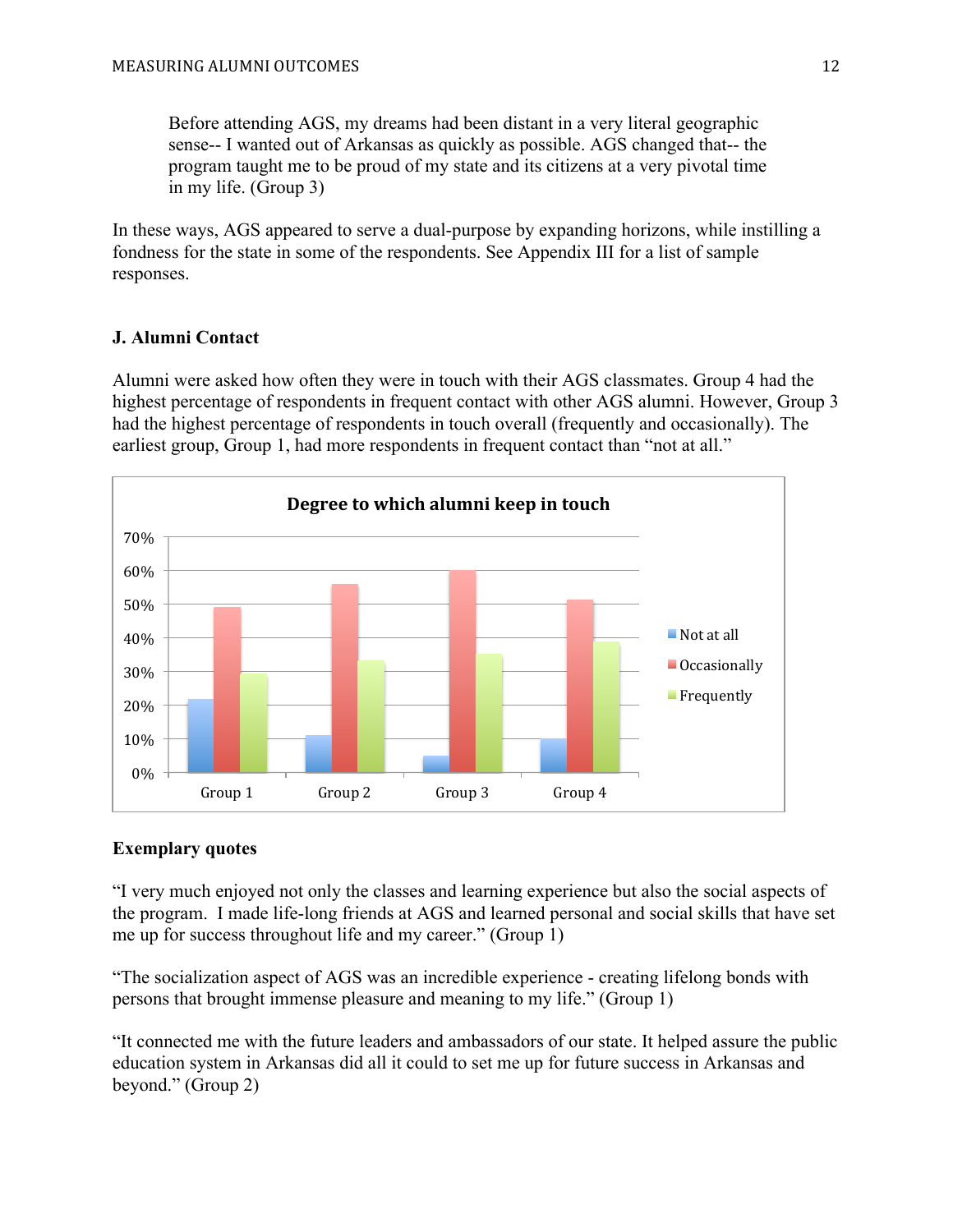"Many of the friends I made there are still very important in my life. Some of those friends went to my high school but we didn't connect on an intellectual level until AGS." (Group 2)

"I made many stronger, longer lasting friendships than any other area of school." (Group 3)

"Because oh AGS, I was able to meet people from all different walks of life. I was able to meet people with different religious views and political views and I got to discuss those things with them and learn from the conversations. I also met some of the greatest friends." (Group 4)

"[AGS] opened my mind to a whole new world. I was surrounded by people striving to make the most of themselves and it pushed me to do the very same. After ags, I felt sure of what I wanted tondo with my life and I had awesome people to help me get there along the way. I still talk to most everyone I met at ags." (Group 4)

# **K. Use of State Funds**

There was overwhelming support for state funding of AGS among respondents. Out of the 1114 respondents, 1100 answered yes, 13 were not sure, and only one chose "no." However, it is likely that alumni who had positive feelings toward the AGS responded to the survey at higher rates than those whom did not, which could have had an effect on the results. Still, the results were an indication of the level of alumni support for the program.



# **L. Other Findings**

Other findings to come out of the Alumni Achievement Survey were derived primarily from the responses collected at the end of the survey, where it asked for suggestions and/or additional questions to be included in future efforts aimed at alumni. Respondents used this space to comment on specific improvements to the survey itself, include more information about their achievements, and communicate a variety of other concerns and ideas they had about the school moving forward.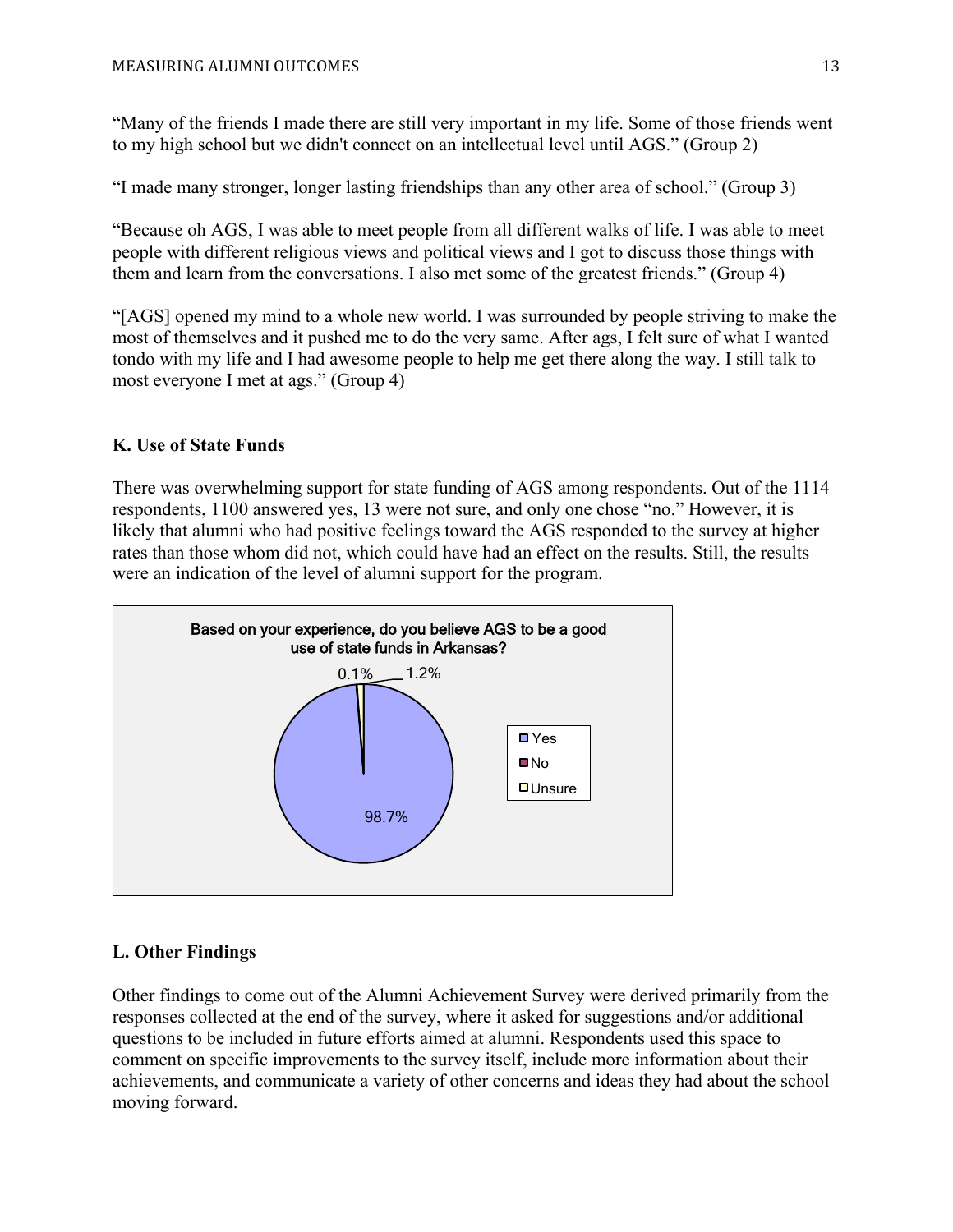A number of alumni were interested in sharing knowledge they had about the program that could be used for program improvement purposes. One respondent noted,

I would ask which elements of our AGS experience we remember as most influential or important or formative. There is so much that was really valuable, and to get this feedback from alumni who are looking through the lens of 30 years of perspective would be good information to know.

A second respondent imparted, "It's great! Maybe more questions about memories of specific programs would be helpful as well. The off campus trips to see musicals really impacted me that year and helped shape my career path."

Several respondents voiced concerns about future funding for the AGS and were interested in ways they could help support the program. One respondent requested, "If AGS is in danger of losing funding, please keep us in the loop. I do not want to see this go the way of the AEGIS camp programs." Some respondents wanted to find out about alumni opportunities that existed, while others were simply trying to reconnect with their fellow AGS classmates from when they attended.

In general, respondents seemed to appreciate the opportunity they had to share their opinions with the school. One respondent conveyed, "I am just glad someone is doing the survey. The Arkansas governors school has a massive impact on the success of our state."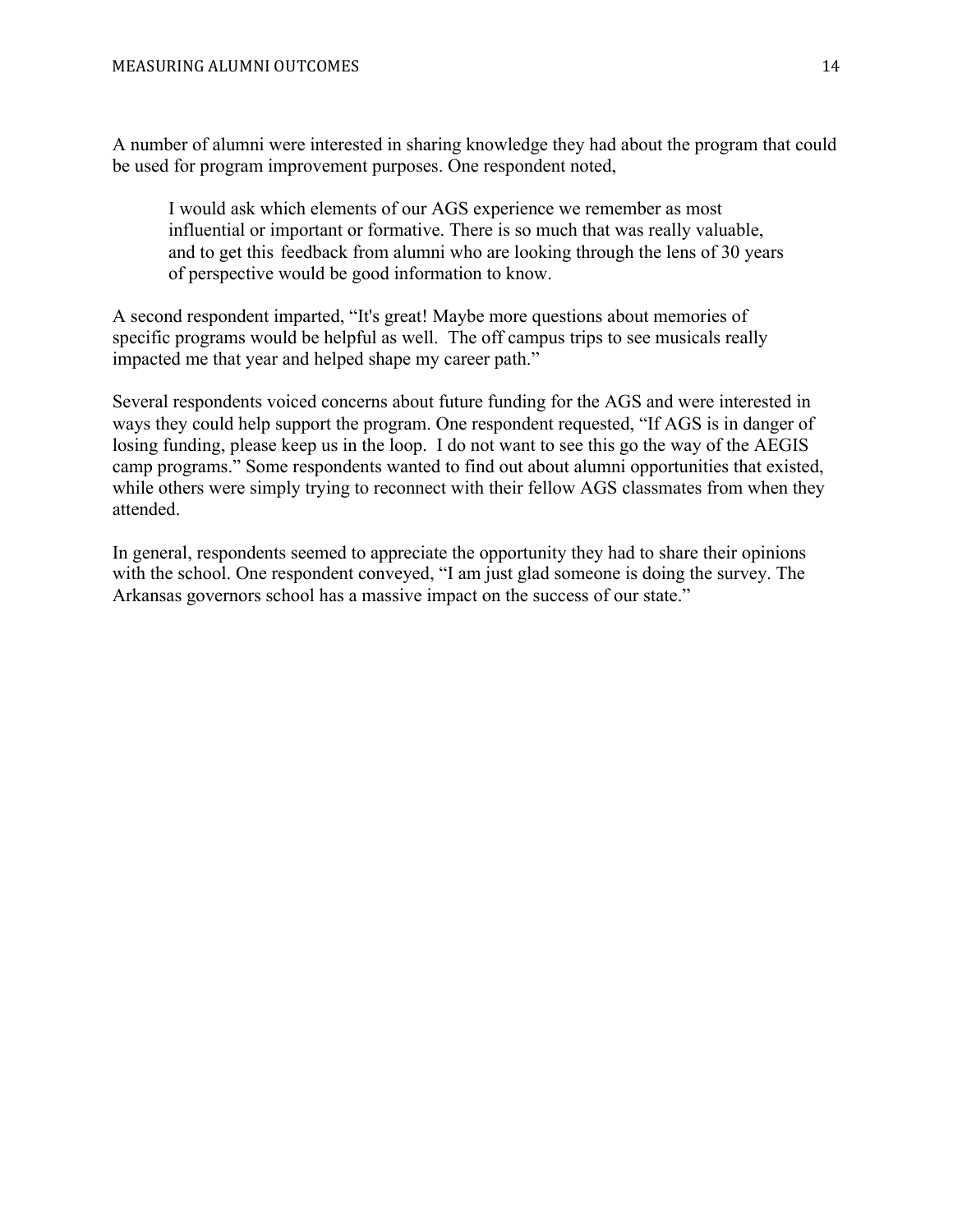|                                     | <b>Total</b>  | Group        | Group          | Group          | Group                   |
|-------------------------------------|---------------|--------------|----------------|----------------|-------------------------|
|                                     | <b>Alumni</b> | 1            | $\overline{2}$ | 3              | $\overline{\mathbf{4}}$ |
| Arkansas                            | 567           | 69           | 116            | 157            | 224                     |
| Texas                               | 68            | 13           | 24             | 26             |                         |
| California                          | 46            |              | 12             | 23             |                         |
| New York                            | 39            |              | 12             | 15             |                         |
| Tennessee                           | 37            | 10           | 12             | 11             |                         |
| Missouri                            | 30            |              |                | 12             |                         |
| Illinois                            | 26            |              |                | 12             |                         |
| North Carolina                      | 24            |              |                |                |                         |
| Oklahoma                            | 22            |              |                | 13             |                         |
| Georgia                             | 16            |              |                |                |                         |
| Virginia                            | 16            |              |                |                |                         |
| District of Columbia                | 15            |              |                |                |                         |
| Colorado                            | 14            |              |                |                |                         |
| Washington                          | 13            |              |                |                |                         |
| Maryland                            | 11            |              |                |                |                         |
| Massachusetts                       | 11            |              |                |                |                         |
| Kansas                              | 10            |              |                |                |                         |
| Louisiana                           | 10            |              |                |                |                         |
| U.S. States with less than 10 total | 107           | 65           | 82             | 101            | 69                      |
| alumni                              |               |              |                |                |                         |
| U.S. Territories                    | 7             | $\mathbf{1}$ | $\mathbf{1}$   | $\overline{2}$ | 3                       |
| Total U.S.                          | 114           | 66           | 83             | 103            | 72                      |
| Total Outside U.S.                  | 25            | 3            | $\overline{4}$ | 14             | $\overline{4}$          |
| Grand total                         | 1114          | 161          | 263            | 386            | 300                     |

# **Appendix I. Location of Alumni Survey Respondents**

Note: Four alumni were not included in a group.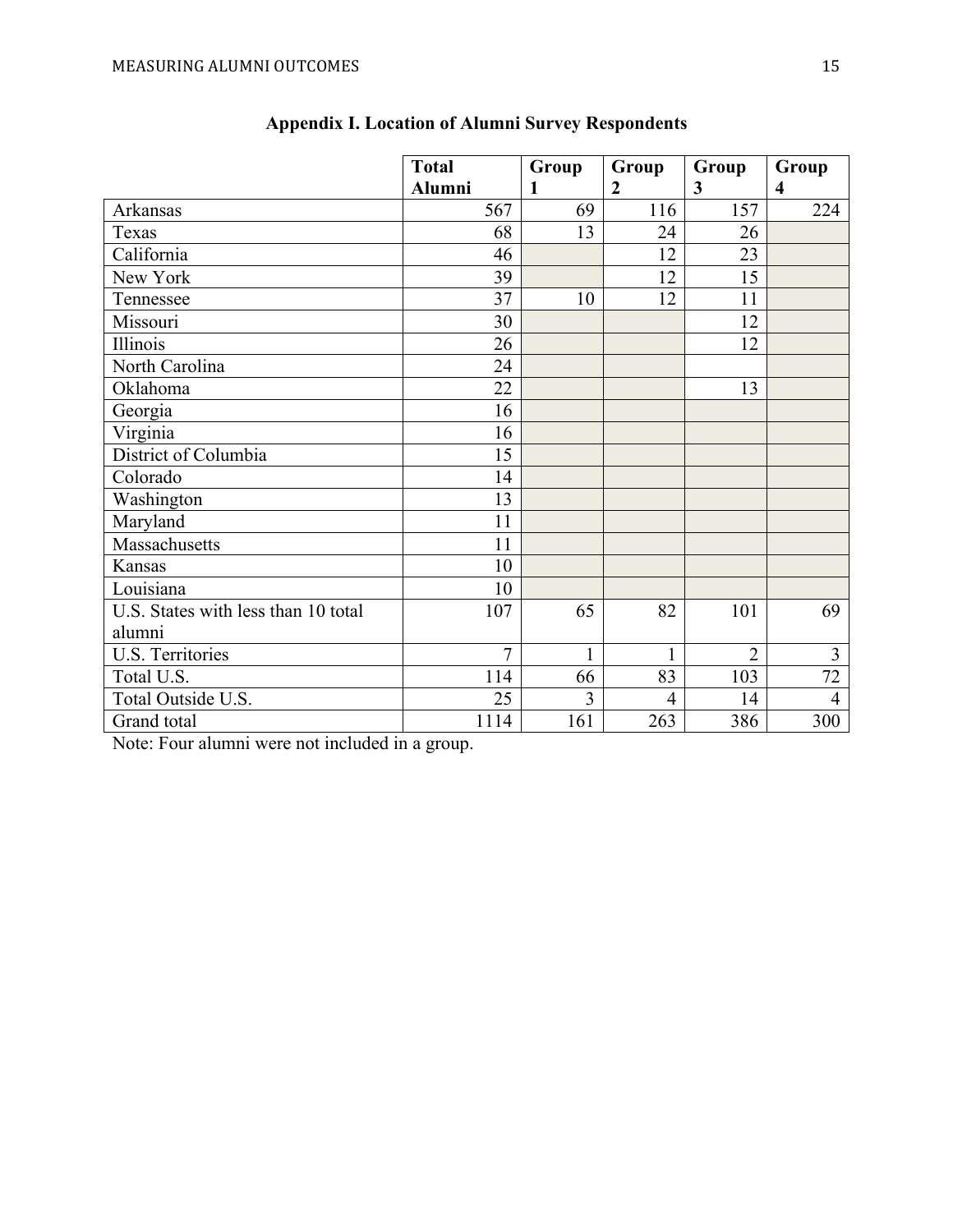## **Appendix II. Top Ten High Schools & Counties**

Respondents were asked to identify the high school they attended and the county in which the high school was located. The two tables below show the ten high schools with the highest number of respondents in the survey and the ten most represented counties where respondents attended school. The tables correspond to the maps in the results section of the report. In each table, the column "Count" refers to the number of respondents and "% of total" refers to the percentage of total survey respondents.

| High School (H.S.)          | Location (County) | Count | % of total |
|-----------------------------|-------------------|-------|------------|
| 1. Little Rock Central H.S. | Pulaski           | 118   | 10.6       |
| 2. Fayetteville H.S. East   | Washington        | 60    | 5.4        |
| 3. Parkview A&S Magnet H.S. | Pulaski           | 55    | 4.9        |
| 4. Cabot H.S.               | Lonoke            | 51    | 4.6        |
| 4. Conway H.S.              | Faulkner          | 51    | 4.6        |
| 6. N. Little Rock H.S.      | Pulaski           | 41    | 3.7        |
| 7. Wilbur D. Mills H.S.     | Pulaski           | 30    | 2.7        |
| 8. Benton H.S.              | Saline            | 29    | 2.6        |
| 9. Rogers H.S.              | Benton            | 24    | 2.2        |
| 10. Lakeside H.S.           | Garland           | 21    | 1.9        |

## **Table 1. Ten high schools with most respondents**

## **Table 2. Top ten counties where respondents attended high school**

| <b>County</b> | <b>Count</b> | % of total |
|---------------|--------------|------------|
| 1. Pulaski    | 396          | 35.5       |
| 2. Washington | 84           | 7.5        |
| 3. Benton     | 68           | 6.1        |
| 4. Faulkner   | 56           | 5.0        |
| 4. Garland    | 56           | 5.0        |
| 6. Lonoke     | 53           | 4.8        |
| 7. Saline     | 33           | 3.0        |
| 8. Craighead  | 27           | 2.4        |
| 8. Sebastian  | 27           | 2.4        |
| 10. Jefferson | 25           | 2.2        |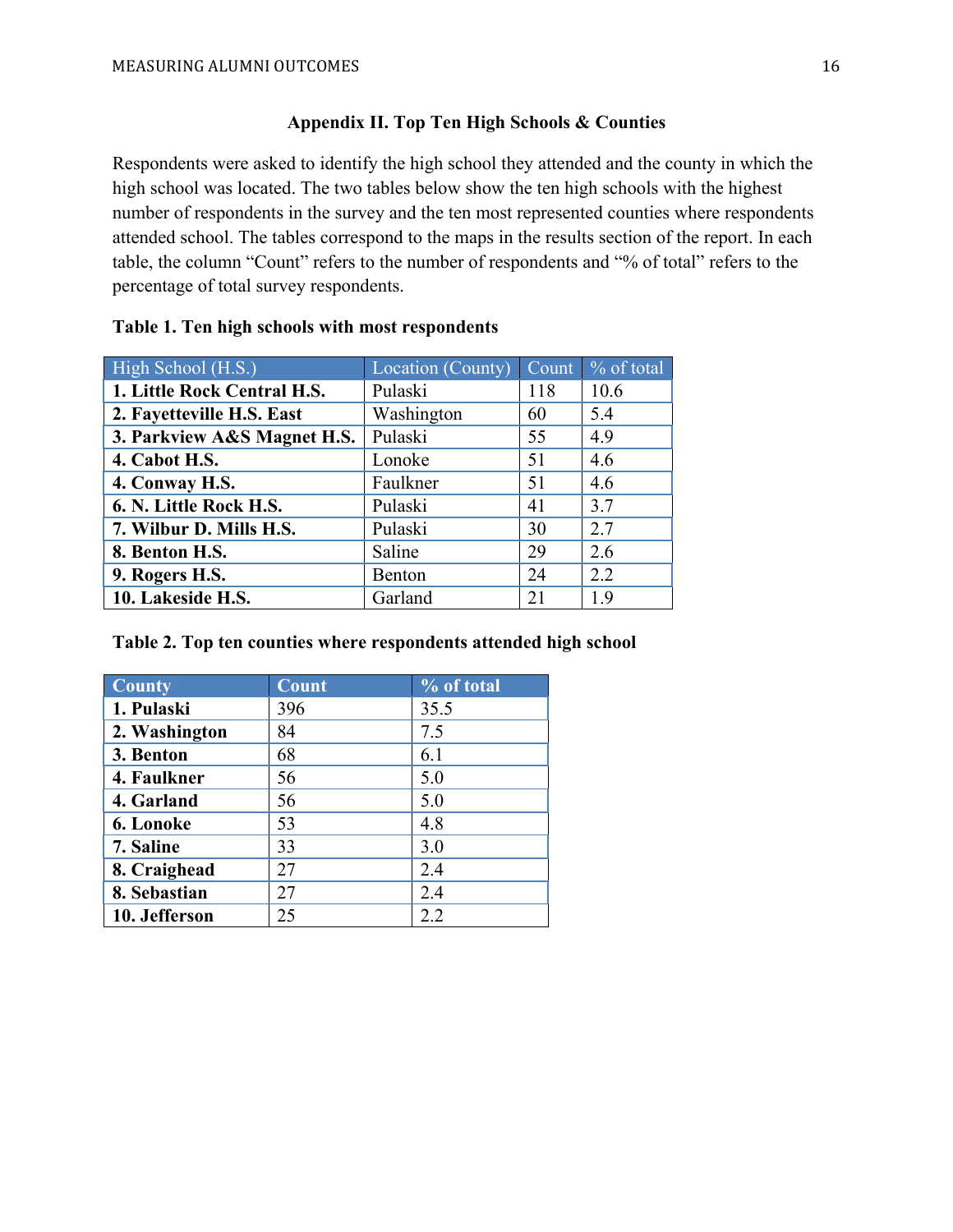#### **Appendix III. Sample Open-Ended Responses**

Below are responses to two of the open-ended questions in the survey (Ouestions 11  $\&$  13). A selective sample was taken due to time constraints and practical considerations. Responses are grouped according to codes/themes. Some responses have been reduced in length.

## **Question 11. Civic Engagement Activities**

**Political involvement.** I worked for Senator Mark Pryor as an intern in his Little Rock office and worked on his campaign in Jonesboro, where I go to college.

I have participated in voter outreach and campaign organization in all but the last two elections as well as campaigning for issue elections such as Employee Free Choice.

In addition to canvassing for ballot initiative signatures, participating as a volunteer to lobby legislators on specific issues, and holding positions in student organizations, I have been a part of multiple loose-knit social movements. I have also stayed educated about current events, written letters to multiple government figures, and signed countless petitions.

Worked on Governor Clinton re-election campaign while in high school. Also worked as a volunteer in both of his presidential campaigns.

**Arts programming/ education.** Current board member of Delta Fine Arts, Inc. which is a non-profit organization that provides performing arts programs to children.

As an on-air personality for KUAF 91.3 npr I am active in the community with promoting the arts and hosting events such as panel discussions at the Fayetteville Public Library.

I have played in numerous volunteer orchestras. I have founded two youth theater programs (one in Arkansas and one in Utah).

Board member, Austin Public Library Friends Foundation

Art Museum Docent/ Volunteer

**Environmental conservation and preservation.** I'm an active volunteer for a lot of organizations that help preserve and protect Arkansas's scenic beauty.

I participate in several beautification, litter prevention, and recycling efforts throughout Arkansas as well as and in conjuncture with serving on the Board for Keep North Little Rock Beautiful, an affiliate of Keep Arkansas Beautiful.

**Health.** Governor appointment on his medical advisory council, currently serving as chair of that council.

**Protective services.** Captain of Sparta-White Co. Volunteer Rescue Squad.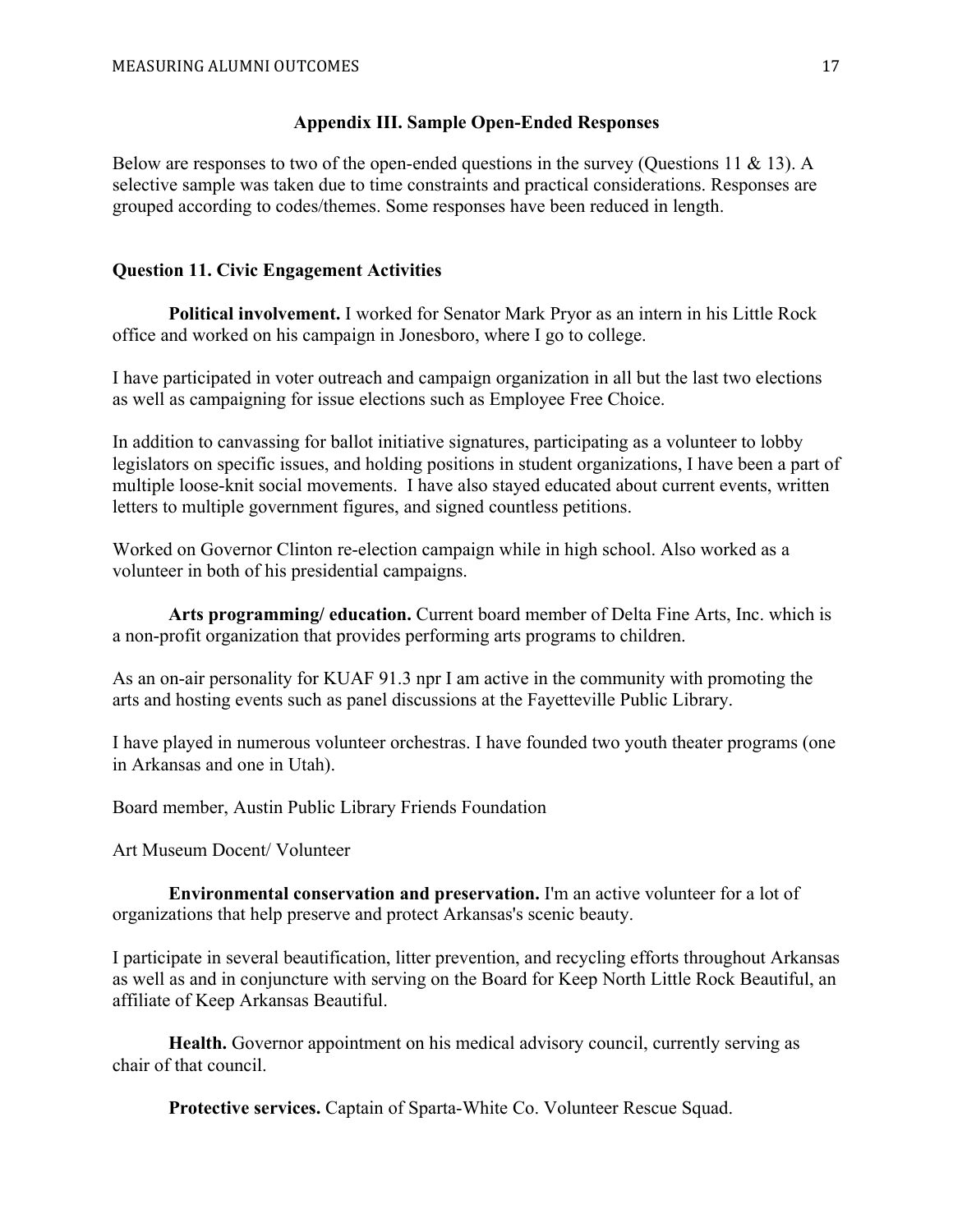**Social issues/ community needs.** I volunteer my time frequently. Currently I volunteer with organizations which combat homelessness as well as organizations that teach urban children about gardening and animal husbandry.

Co-produced 2012 production of Vagina Monologues at UCA to benenfit Faulkner County women's shelter.

I have been involved in public housing, federal homeless policy, HIV/AIDs, early childhood education and special education.

Extensively involved in homeless assistance programs in Little Rock.

Actively involved with my sorority's public service as well as countless community service with the mentally Ill population.

**Social movement.** Participated in a protest after Trayvon Martin verdict.

**Multiple.** I was on the Parks Commission for Piggott for 10 years. I have volunteered with optometrists in Costa Rica and Mexico providing Eye care and Eye wear with Lion's Club International. I was a scoutmaster for 12 years.

# **Question 13. Impact of AGS**

**College prep/application.** I can't articulate how helpful AGS was to me as a junior in high school. It gave me the boost I needed to get through my senior year and it prepared me more for college than my high school did overall. (Group 4)

I attended AGS for English/Language Arts and I am now studying Journalism at the top-ranked journalism school in america; I still use some of the practices I learned from my area I teachers in my writing. (Group 4)

AGS made me a better reader and writer, preparing me for college at Berkeley and graduate school at Duke. I continue to draw from these gifts as a scholar of American literature and culture, and I still think of my teachers at AGS as models for the work I do in my classrooms at Yale. (Group 2)

**Career prep/application.** The class on epistemology and the ability to argue through reason is something, I believe, I've carried to my legal practice. (Group 3)

As a teacher, it has impacted the way that I introduce concepts and emphasize thinking skills. (Group 3)

It gave me more confidence generally and with writing specifically. In addition to the above job, I am a senior contributor to the online magazine The Federalist. (Group 2)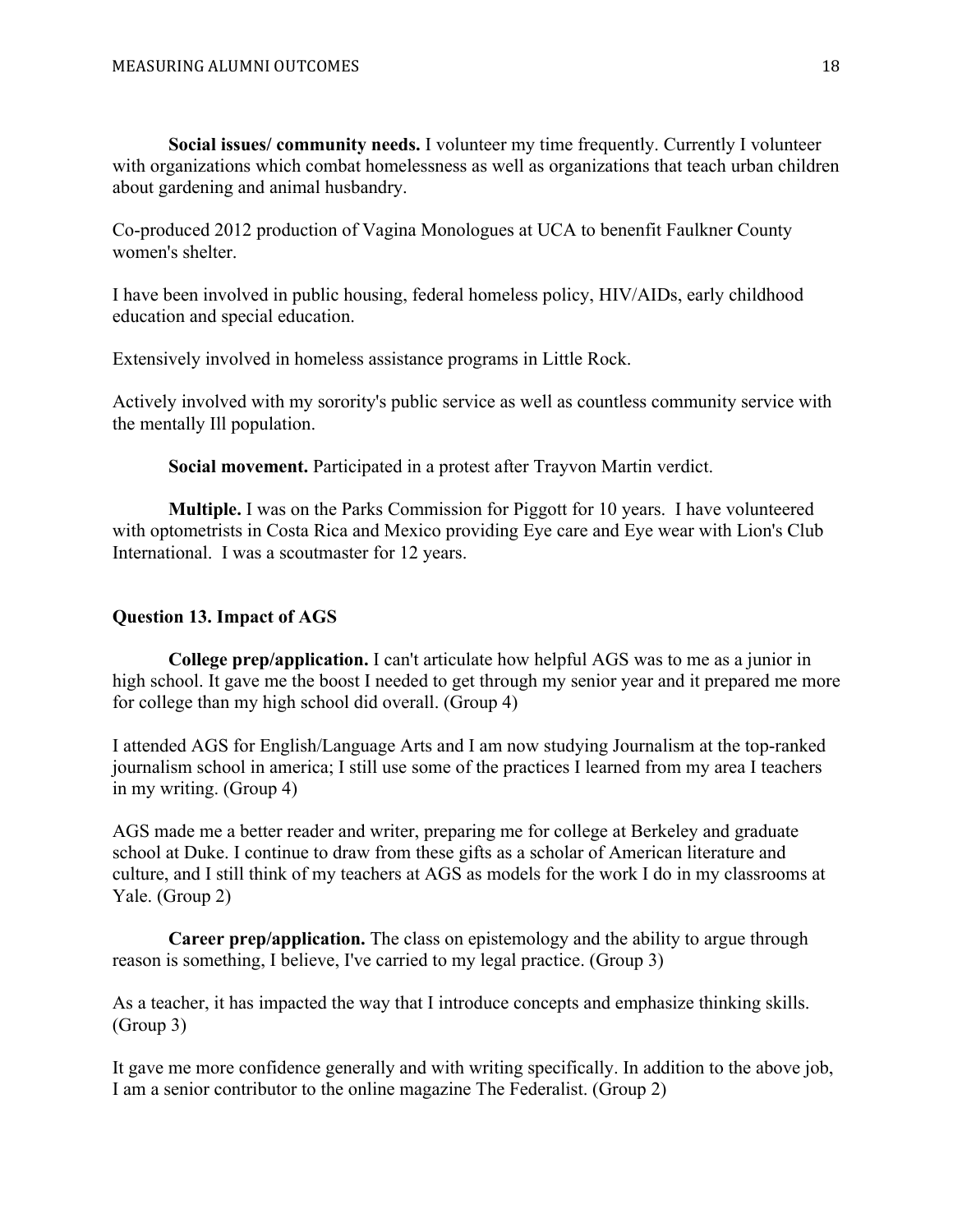**Life skills.** It set me up to be a critical thinker, much more than primary education did. (Group 2)

AGS helped me by giving me the skills to work with people of diverse backgrounds and opinions. Critical thinking is generally not well supported in the public school curriculum. By providing an environment where it is OK to challenge one another's beliefs respectfully, AGS is preparing students to be leaders. (Group 1)

**Love of learning/intellectual curiosity/expanded academic interests.** Before AGS I was very specifically interested in natural science and mathematics. It expanded my interests and gave me a greater appreciation for studies outside my immediate interests and career path. (Group 4)

AGS had a large impact on my education as it gave me a strong foundation for critical thinking, artistic expression, and a strong interest in philosophy, psychology, and politics. (Group 2)

Opened my mind to avant-garde art (which has been my mainstay); taught me to trust my instincts, no matter how outrageous; etc. (Group 1)

**STEM.** AGS gave me the love for neuroscience and pushed me to want to pursue research. (Group 4)

Inspired me to pursue a career in Mathematics, which directly led to my employment in optimization consulting. (Group 3)

AGS was my first introduction to computers. I then majored in computer science in college, and have been employed in the industry ever since. (Group 1)

**ARTS.** The drama program at AGS played a significant role in my decision to major in theatre at the U of A. (Group 2)

I was inspired to go into Music Education and then into Educational Leadership. (Group 2)

Being from a very rural and conservative area, I was very fortunate to have had the opportunity to grow and expand my awareness at AGS. I was finally able to practice a dramatic craft (no drama classes at my school). I learned that I'm more suited to "behind the scenes" work which helped me focus my attention all through college. (Group 1)

It has helped me realize that I could successfully make a career from music, which I have successfully done for 15 years. (Group 1)

**New ways of thinking/engaging with the world/feeling challenged.** For me, the impact of AGS was less about immediate career development or preparation for college, and more about providing an opportunity to explore intellectual curiosities that had been limited or precluded in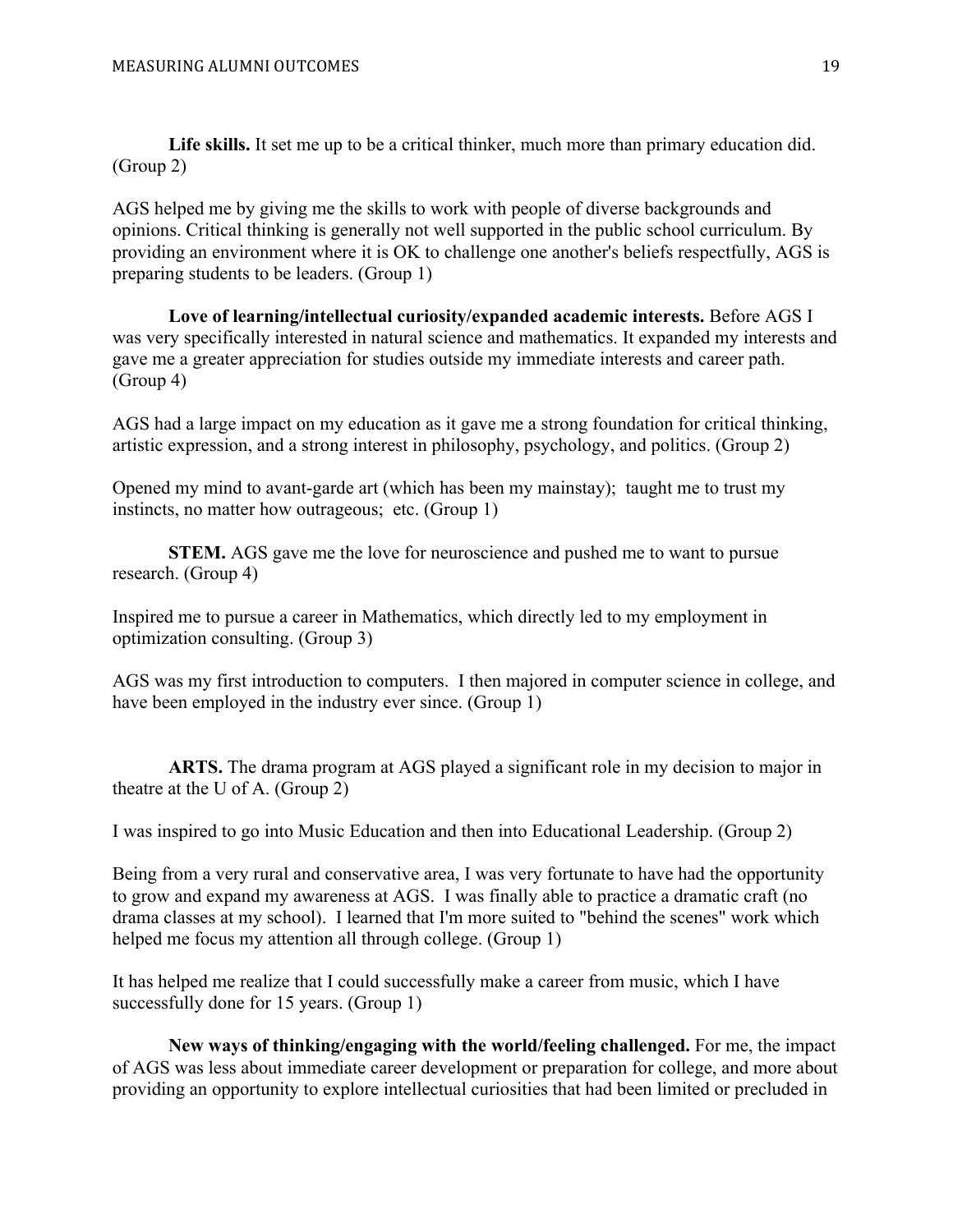high school. For example, those aspects that led me to do worse in high school were the things that probably have led me to be relatively successful in life and academia -- creativity, risktaking, skepticism, etc. AGS was a window into a more interesting way of approaching knowledge and learning. (Group 2)

AGS taught so many things here are a few I can point specifically to: 1) interdisciplinary inquiry: theatre is naturally interdisciplinary but I've been able to navigate through many roles and institutions because I can "connect the dots" between ideas that might seem divergent or unrelated; creative problem solving 2) Create your own reality: our slogan from 1997 that has shaped every choice I have made; I have the ability to have an idea/vision and then work towards bringing that into existence in the material world. 3) open mind: being mixed with so many different disciplines, backgrounds, cultures, thoughts, ideologies, etc demanded that I be open to at least hear someone else. This has given be tools to really hear what is happening around me and not just gravitate towards others who share a similar belief. (Group 2)

for me, AGS may have been the first time I consciously considered that many "truths" I held might be the result of my experience and culture. That others held different views just as strongly based on their experience of the world. Being aware of this helped me move beyond "I'm right you're wrong"/here are the facts, why can't you see that?" thinking and arguing. (Group 1)

AGS opened up an entire world for me: the world of intellectual debate and critical thinking--the world of ideas. It showed me that talking, reading, and writing were all vital pursuits, and that there was an entire community of people (in Arkansas and around the world) who felt the same way. I cannot imagine having had the kind of career--and life--I have had without the AGS experience. (Group 1)

**Personal growth/confidence.** AGS gave me a time for some of the strongest personal growth. At governor school I gained a huge confidence I had not been aware of before. I felt comfortable. (Group 4)

Helped me develop into well-round individual and exposed me to art, literature, and history that I wouldn't have otherwise learned. (Group 2)

AGS was an eye opening experience that gave me confidence in my ability to succeed in various different aspects of my life. It also gave me something very interesting to talk about when I met my future wife who also attended AGS. (Group 2)

AGS was my first time to spend a significant time away from home, and in an educational atmosphere that challenged my beliefs/notions. I came back a changed person in terms of being more open-minded, more inquisitive, and more confident. (Group 1)

AGS was a pivotal turning point in my life. More than anything, the confidence I gained in my own abilities was reinforced throughout the summer. What I learned there opened up my understanding of the possibilities in the area of social sciences. Before attending, I had a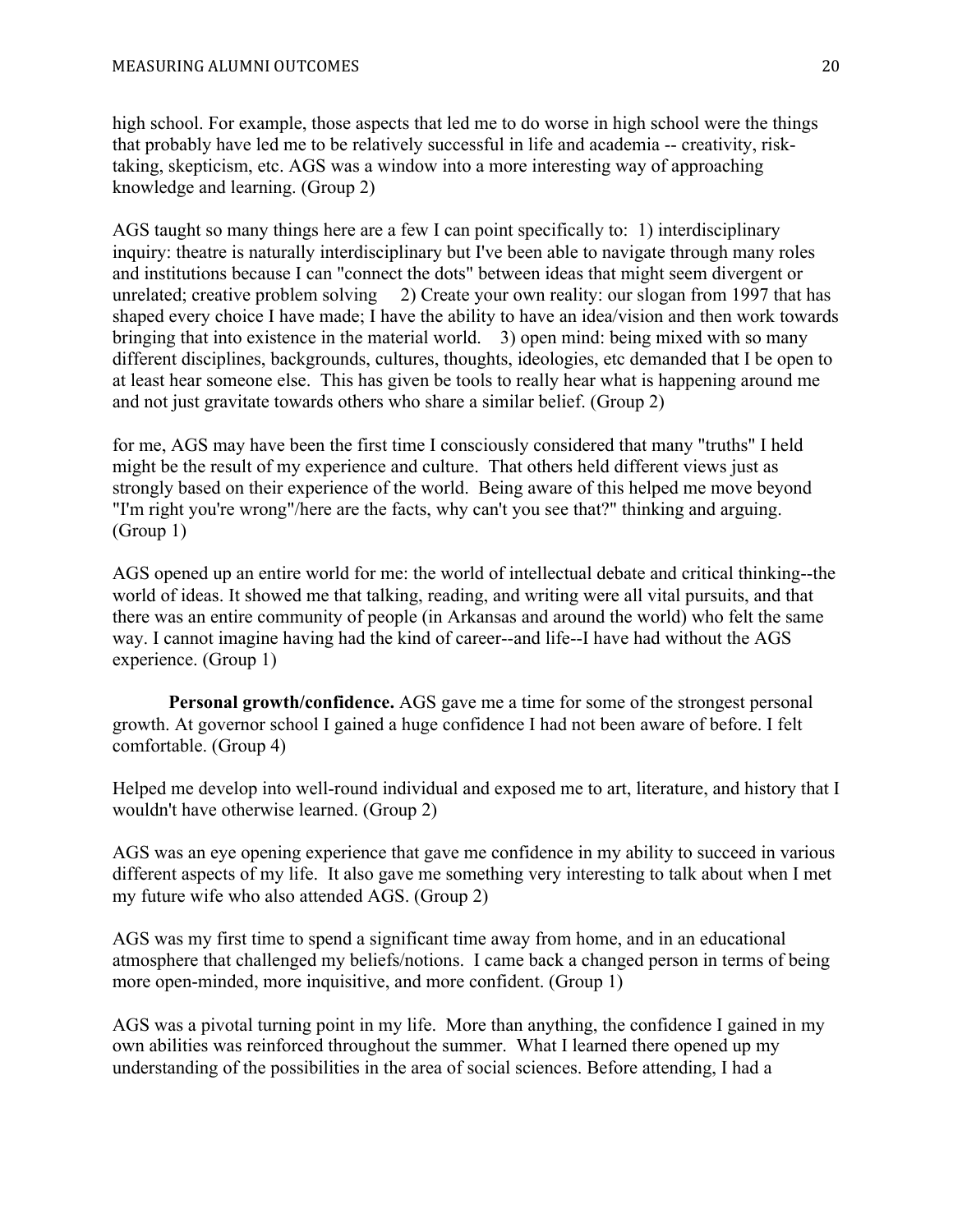tendency to discount my inherent abilities when it came to understanding people and data. Afterward, I had a real sense of my gifts and a responsibility to grow them. (Group 1)

AGS was eye opening for me. I was a small town kid and really not sure that I belonged. The confidence I gained from interacting with my AGS classmates was invaluable in college and in my professional life. (Group 1)

Also, it helped me realize the importance of social interaction that helped a shy kid like me blossom. (Group 1)

**Academic/career path.** Now as a freshman in college, I can really see what AGS has done for me. It gave me a taste of college life and introduced me to my love of political science that I plan to pursue further as an area of study. (Group 4)

It definitely heightened my interest in the social sciences, which has set me on the path to human rights work. (Group 4)

AGS was a great experience that allowed me to get a feel of the college experience. I made some great friends and had a lot of fun. I ended up not pursuing a career in my AGS specialty, but it was still a useful experience. (Group 3)

AGS exposed me to anthropology. At that point, I changed focus entirely, resulting in a masters from University of Chicago. I would have never explored anthropology without AGS. (Group 3)

My experience at AGS was a defining one in my life. I learned so much about myself and others in those six weeks. I reference my time there frequently, and the Area 1 classes became my major in college. It's where I learned where my real interests lay. (Group 2)

My experience at AGS was a defining one in my life. I learned so much about myself and others in those six weeks. I reference my time there frequently, and the Area 1 classes became my major in college. It's where I learned where my real interests lay. (Group 2)

My Area I focus of English/Language Arts at AGS influenced my choice of English as my major in college, which in turn influenced my career choices. I have worked in advertising, technical writing, public relations, and the nonprofit sector, and my educational background proved useful in each situation. (Group 2)

**Unique/supportive learning environment.** AGS was an amazing experience. It was a very involved learning environment and there weren't any 'secret' objectives like testing in grade school. Being around people that were there to learn and willing do so without any 'perks' like getting an A. (Group 4)

AGS was about more than networking and career development. It was about giving high school students, many of whom lived in small towns, new ways to think and new cultural experiences. It encouraged unencumbered creativity, and gave students plenty of space to meet, share, think, and just be. In this way, it offered some of the most valuable skills one can acquire, and in a way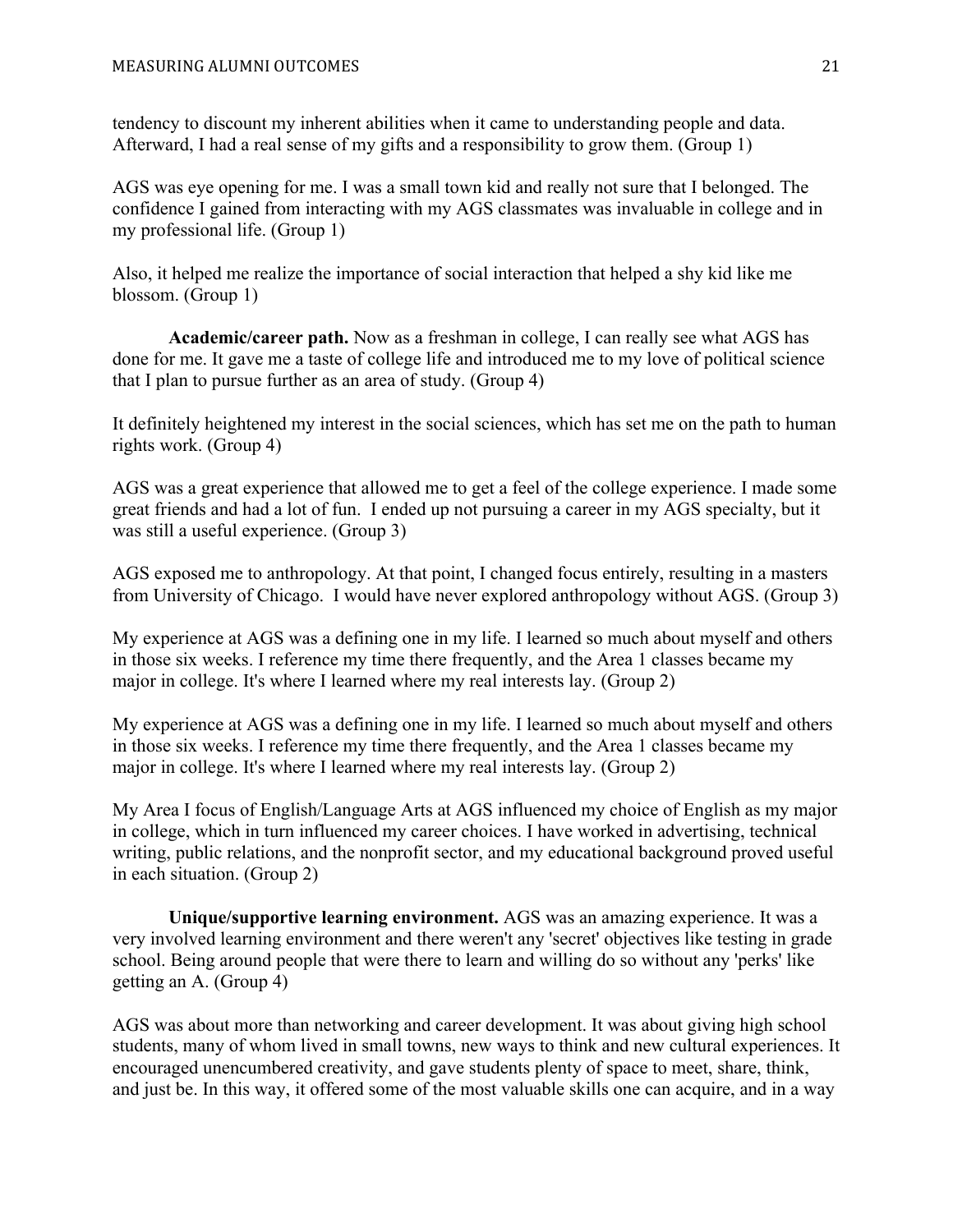that is almost impossible in the day to day world of high school, college, and one's professional life. (Group 2)

**Specific aspects of AGS (ability to recall).** The lectures and panels have stuck with me such as the Rewanda Genicide servivor, the Israeli/Palestinian conflict panel, and the movie koyaanisqatsi. (Group 4)

The afternoon guest speakers were eye openers too, some proved to be incredibly interesting. (Group 4)

I LOVED the program and still recall the poetry lessons i sat through, still benefit from the movies and lectures and experiences. (Group 3)

Those six weeks changed my life, and although my time there was almost 20 years ago, I still remember the people I met, the movies we watched, and the conversations exchanged, in the classroom and outside the classroom. (Group 2)

**Social acceptance/belonging.** AGS was the first time I was really able to meet people my age who were interested in learning. It definitely helped me to feel that it was ok to LIKE learning, and that is something that has stayed with me since. (Group 3)

AGS was especially beneficial for someone like me who came from a small town high school where I never fit in. At AGS I interacted with diverse students and made deep connections with other similarly minded people (Group 3).

It was the first time I felt like I was being taken seriously as a learner, the first time that I was encouraged to be a creative problem solver, and the first time that I lived and worked with other people who took ideas as seriously as I did. (Group 1)

It opened my eyes to different ideas and let me know that there were more of "me" out that - people who thought more broadly, people who had a desire to excel or make a difference, and people with whom "being smart" was celebrated. (Group 1)

Most importantly, I felt validation to be part of a like minded group of peers; in my visual arts group and as a whole. I've always been a seeker of education, and it was life changing to be with students and teachers that encouraged finding the answers and welcomed different opinions (Group 1)

**Escape.** The summer of 2000 was the first time I had ever been away from home for an extended amount of time, and was a respite from the turmoil of home life. It was the first time that I ever felt like there was truly a way out of the circumstances I had been raised in. (Group 3)

**Exposure to diverse people/ideas.** Because oh AGS, I was able to meet people from all different walks of life. I was able to meet people with different religious views and political views and I got to discuss those things with them and learn from the conversations. I also met some of the greatest friends (Group 4).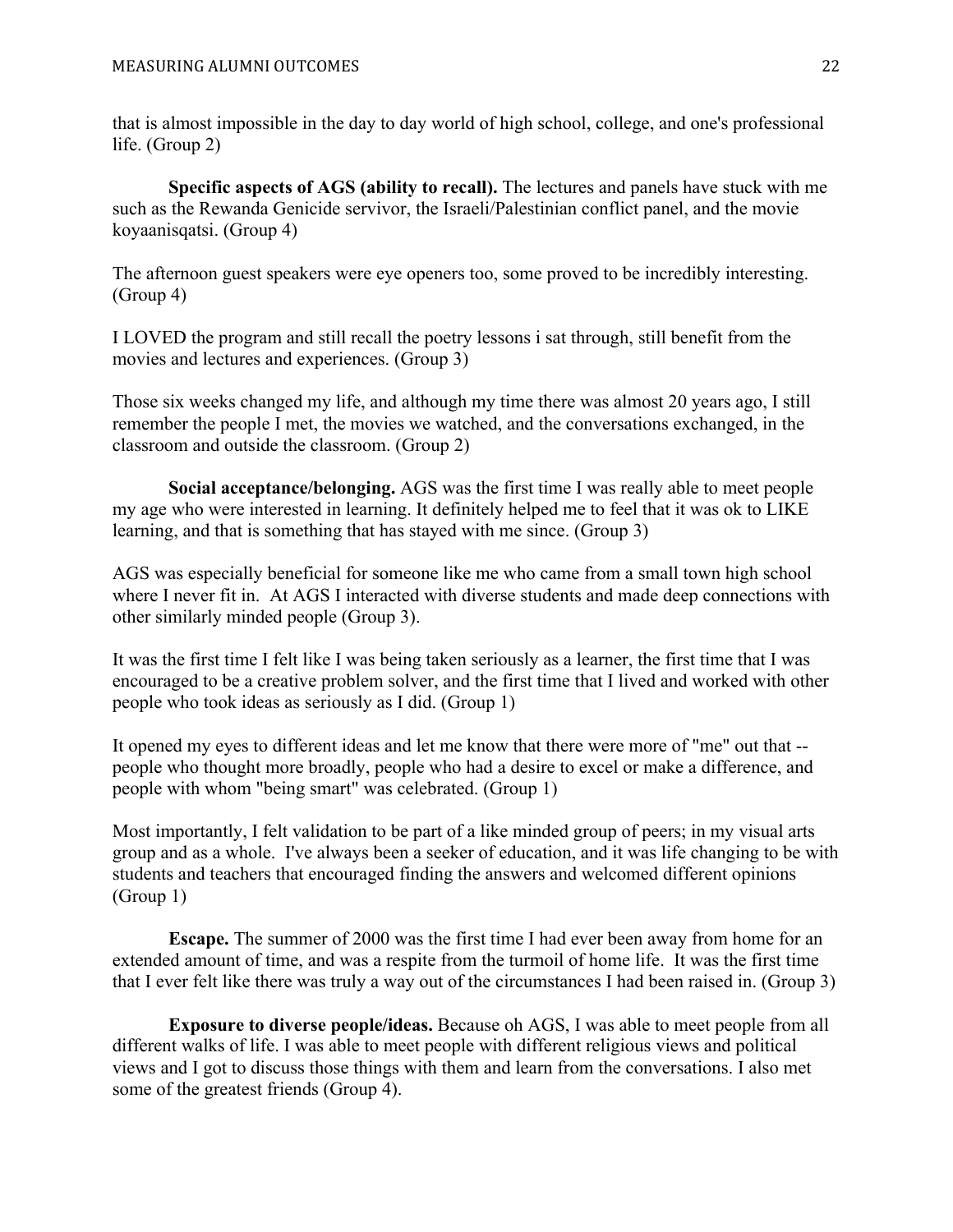AGS was my first real chance to get to know other people from around the state. I grew up in Little Rock and had an entirely central Arkansas-centric upbringing where the rest of the state practically didn't exist for me. I'd never gotten to know anyone from Fayetteville or Fort Smith before AGS. (Group 3)

AGS was my first independent experience of a world outside my small town. I was exposed to new books, music, art, and drama -- all of which fed into my ongoing need to learn. It's an excellent way to broaden horizons. (Group 2)

My experience at AGS was most impacting on my social life. It was very great to meet such a large and diverse group of intelligent and interesting kids from all around the state. It was very eye opening and rewarding to me as someone who attended small Catholic schools from kindergarten through high school. (Group 2)

I came to AGS from a very small high school in rural Arkansas, and AGS was my first experience being around students from larger high schools. I was no longer a big fish in a small pond, and that experience really helped prepare me for college and, later, law school. I was challenged to do more intellectually, and I was introduced to diversity of people in a way I had not been before. (Group 2)

life changing at the time, coming from very small town. meeting so many people with different experiences, families, skin colors, religions, goals. all very mind blowing helped me feel more confident in myself and my abilities. (Group 1)

**Social life (relationships and personal networks).** I made many stronger, longer lasting friendships than any other area of school. (Group 3)

It connected me with the future leaders and ambassadors of our state. It helped assure the public education system in Arkansas did all it could to set me up for future success in Arkansas and beyond. (Group 2)

Many of the friends I made there are still very important in my life. Some of those friends went to my high school but we didn't connect on an intellectual level until AGS. (Group 2)

I very much enjoyed not only the classes and learning experience but also the social aspects of the program. I made life-long friends at AGS and learned personal and social skills that have set me up for success throughout life and my career. (Group 1)

The socialization aspect of AGS was an incredible experience - creating lifelong bonds with persons that brought immense pleasure and meaning to my life. (Group 1)

Just as important as the formal instruction, though, was the chance to spend time with smart kids from around the state, who showed me new ways of making community and carrying myself in the world. (Group 2)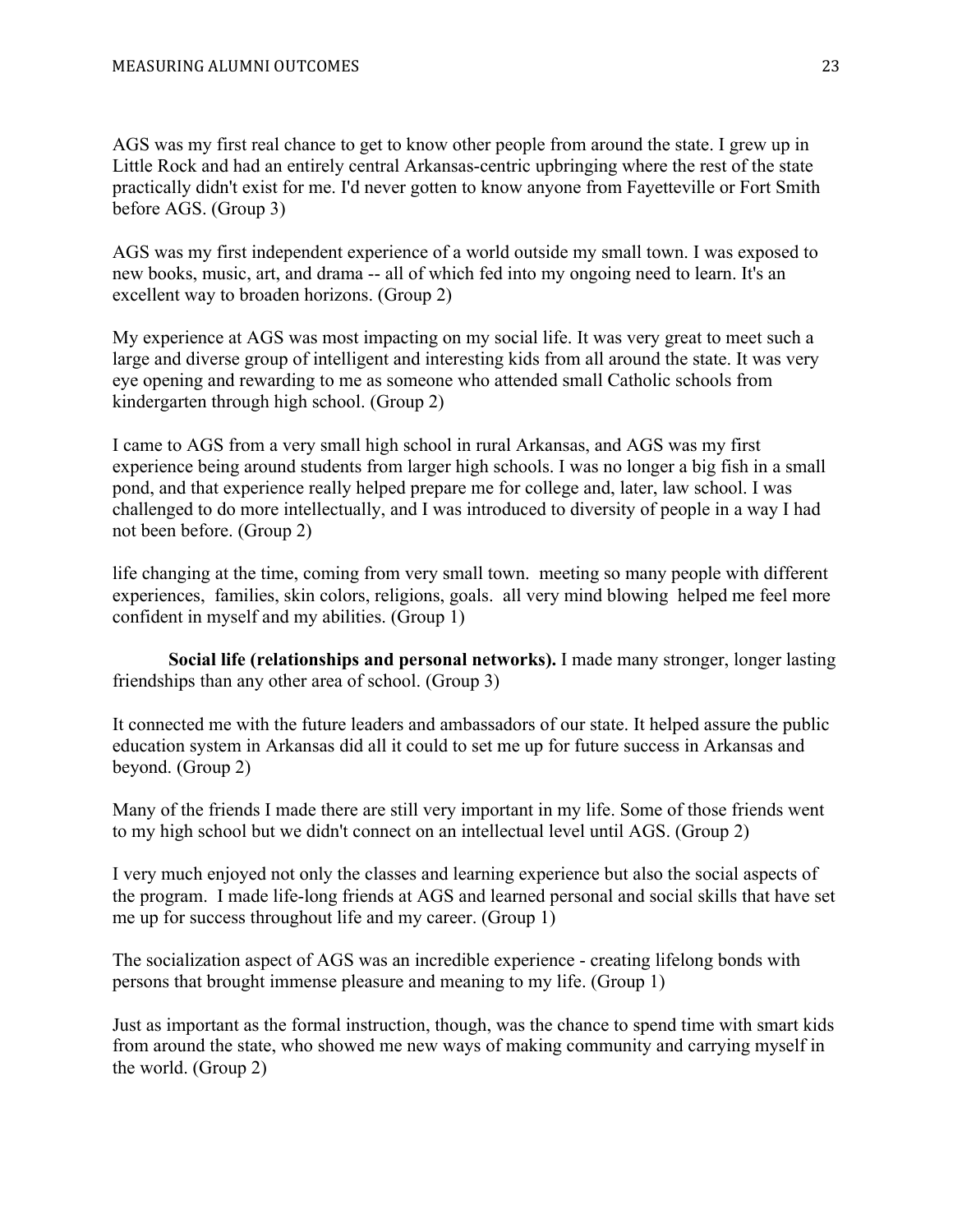**Broadening of horizons.** ags opened my mind to a whole new world. I was surrounded by people striving to make the most of themselves and it pushed me to do the very same. After ags, I felt sure of what I wanted tondo with my life and I had awesome people to help me get there along the way. I still talk to most everyone I met at ags. (Group 4)

Before attending AGS, my dreams had been distant in a very literal geographic sense-- I wanted out of Arkansas as quickly as possible. AGS changed that-- the program taught me to be proud of my state and its citizens at a very pivotal time in my life. When I was in high school, we used to hear quite a bit about brain drain as it applied to Arkansas, as our best and brightest were consistently choosing to leave the state and explore futures elsewhere. At the time, I would have loved nothing more than to join their ranks, but AGS changed my mind. (Group 3)

AGS showed a new world outside of our high school. The programs and events (movies and discussions) gave a sense of a bigger world that without AGS my view would be much different than they are today. (Group 3)

AGS had an impact on my life by opening my mind to possibilities: colleges outside of the state, careers, politics, religion, and ways to give back to the local/state/national community. It allowed me to learn to consider all sides of questions, to learn a better way to think. It allowed me to open my innocent preconceptions to a very large and complex world. It allowed me to socialize with other students who were also making the same big transition in thinking. (Group 2)

AGS opened my eyes to the wider world, the world beyond Arkansas. At the same time, it created a connection to my community here in Arkansas that helped me stay involved locally. (Group 2)

**Motivation.** AGS made me excited for my college experience, and inspired me to pursue a degree in Political Science and International Studies at American University in Washington, DC. My time at AGS made me feel like this achievement was feasible and pushed me to be more ambitious with my goals for college. (Group 3)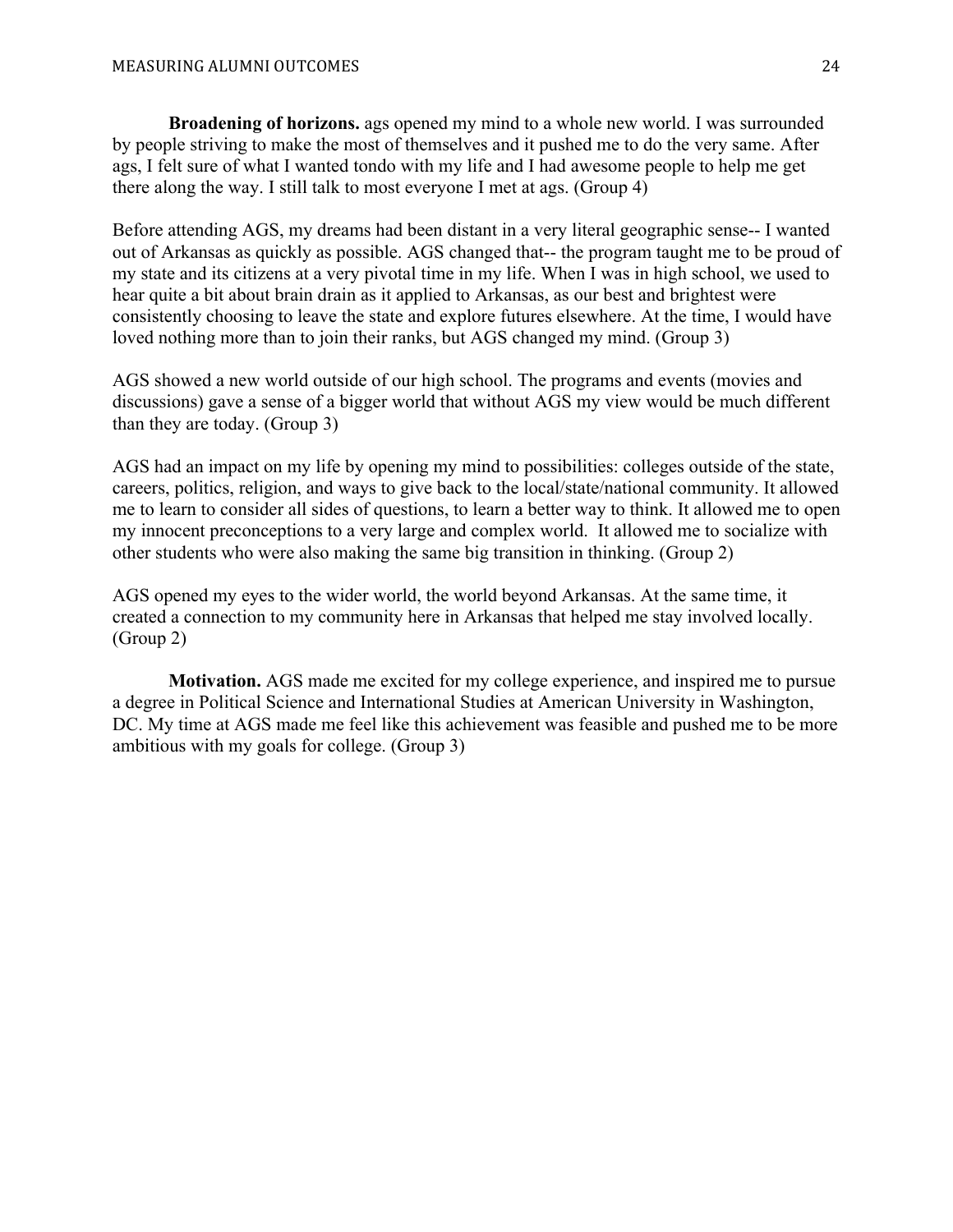#### **Appendix IV. Survey Instrument**

The questionnaire below was used in the Alumni Achievement Survey.

#### **Alumni Achievement Survey**

1. Alumni Status What year did you attend AGS?

2. Name First Name Last Name Preferred Previous Name (if changed)

3. High School What high school did you attend? Name of H.S. **County** Other (please enter high school name if not a part of list)

4. What was your Area 1 or "special aptitude while at AGS?

5. In which state or foreign country do you currently reside? Location If "International," please specify which country

6. What is the highest level of school you have completed or the highest degree you have received? Education level

7. Where have you pursued your education since graduating from high school? In Arkansas only Out-of-state only Both in Arkansas and out-of-state Not applicable

If currently employed, please answer Questions 8 & 9. If not please skip to Question 10.

8. Please list your employer and job position. Employer or name of organization Job title or position

9. In what sector are you employed? Please mark the best answer. Self-employed in own business or professional non-group practice For-profit corporation/company/group practice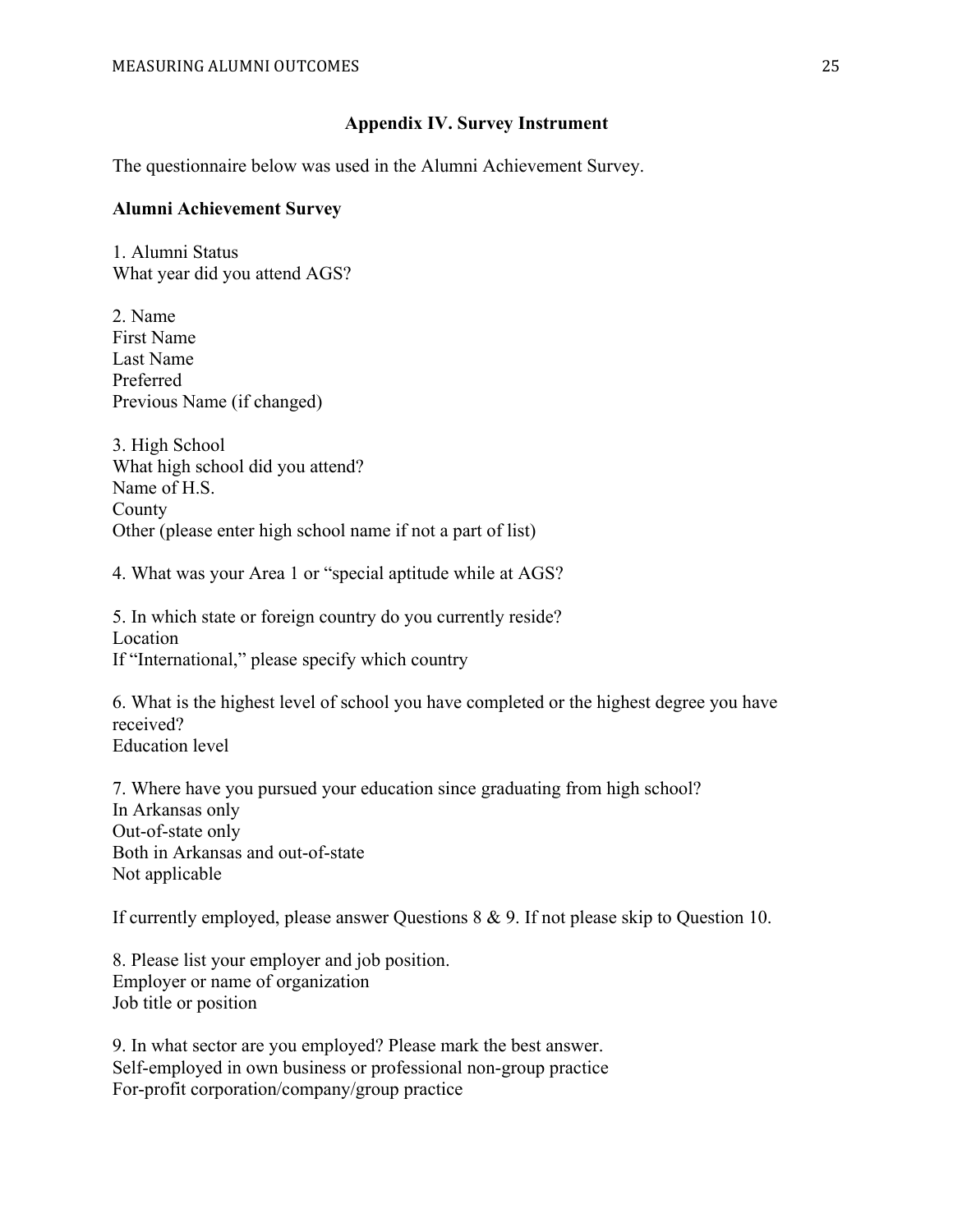Government or other public institution or agency, including military Non-profit organization, institution or NGO Other (please specify)

10. Since your time at AGS, have you done any of these activities? Please mark all that apply. Served on a committee for a local club, organization, or place of worship Served on a local government board or commission Run for political office Worked on a political campaign (candidate or cause) Been a board member for a non-profit organization (local or national) Worked for a national service organization (e.g., Americorps, NCCC, etc.) Served in the military or protective services (local, state, or national)

11. Please tell us about any other civic or service related activities in which you have been involved.

(open-ended response)

12. How important has AGS been in the following aspects of your life?

|              | Not<br><i>important</i><br>$\left(1\right)$ | <b>Somewhat</b><br><i>important</i><br>(2) | <b>Very</b><br>important<br>(3) | <b>Essential</b> $\overline{(4)}$ | <b>Unsure or</b><br>not<br>applicable |
|--------------|---------------------------------------------|--------------------------------------------|---------------------------------|-----------------------------------|---------------------------------------|
| Preparation  |                                             |                                            |                                 |                                   |                                       |
| for higher   |                                             |                                            |                                 |                                   |                                       |
| learning     |                                             |                                            |                                 |                                   |                                       |
| Career       |                                             |                                            |                                 |                                   |                                       |
| development  |                                             |                                            |                                 |                                   |                                       |
| Networking   |                                             |                                            |                                 |                                   |                                       |
| and          |                                             |                                            |                                 |                                   |                                       |
| relationship |                                             |                                            |                                 |                                   |                                       |
| building     |                                             |                                            |                                 |                                   |                                       |
| Service to   |                                             |                                            |                                 |                                   |                                       |
| community    |                                             |                                            |                                 |                                   |                                       |

13. How has AGS had an impact on your life or career? Please be as specific as you can. (open-ended response)

14. Do you still keep in touch with AGS classmates from when you attended? Not at all **Occasionally** Frequently

15. Based on your experience, do you believe AGS to be a good use of state funds in Arkansas? Yes

No